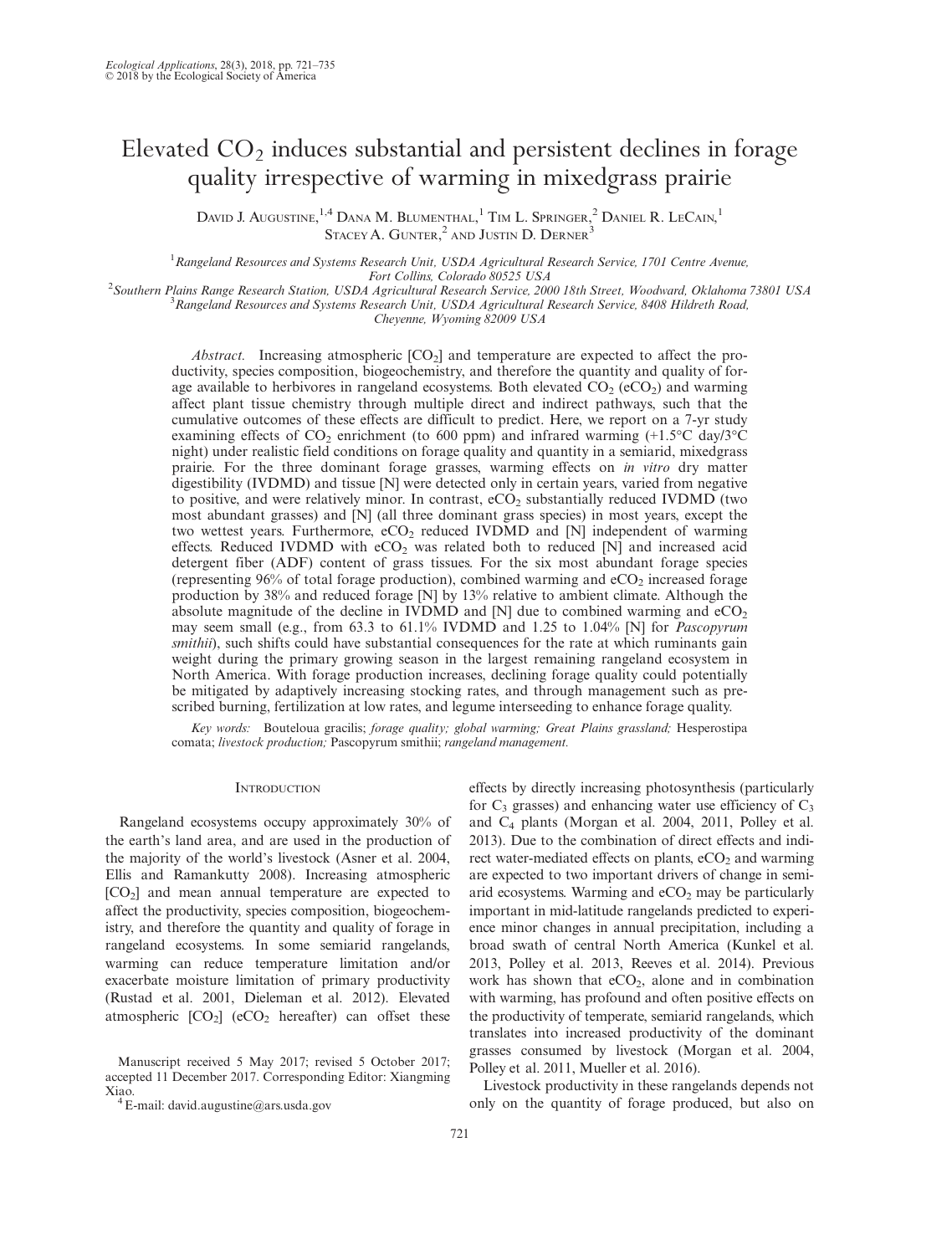forage quality. Reduced digestibility can suppress livestock weight gains and milk production, and reductions in forage N concentrations can impair ruminal metabolizable protein yield (NASEM 2016). Greenhouse studies of forage grasses (Augustine et al. 2011) and a prior field experiment in the shortgrass steppe of North America (Milchunas et al. 2005) showed that  $eCO<sub>2</sub>$  reduced forage protein content and digestibility. Elevated  $CO<sub>2</sub>$  also often reduces soil N availability and plant N, further suggesting the potential for reductions in forage quality (Luo et al. 2004, Ainsworth and Long 2005, Newton et al. 2010, Reich and Hobbie 2013). However, variation in both the direction and magnitude of  $eCO<sub>2</sub>$  effects on forage quality results in an overall neutral effect when averaging across the few existing studies (Dumont et al. 2015).

Relative to the effects of  $eCO<sub>2</sub>$ , even less is known about the effect of elevated temperature on forage quality (Dumont et al. 2015). Based on a continental analysis of cattle diet quality in North America, Craine et al. (2010) suggest that forage quality is likely to decline with increasing temperature, but this analysis relied on a space-for-time substitution approach that may not hold under future climate change. Increasing temperatures could affect forage quality through multiple pathways. Soil warming can enhance soil nitrogen (N) availability (Rustad et al. 2001, Dieleman et al. 2012), while warming-induced desiccation can impact plant N uptake (Dijkstra et al. 2010). Although few studies have tested how rising temperatures may interact with effects of  $eCO<sub>2</sub>$ , trends to date suggest that the combination of these changes can also reduce plant N (Dieleman et al. 2012, Mueller et al. 2016). Thus, available evidence suggests declining forage quality could be an important factor for livestock production under future climate change, but measurements of forage quality following experimental  $CO<sub>2</sub>$  enrichment or warming remain rare.

Here, we report on a long-term (7-yr) field experiment evaluating the direct and interactive effects of  $eCO<sub>2</sub>$  and warming on the digestibility and N content of dominant forage grasses in mixedgrass prairie of Wyoming, USA. This region is characterized by co-dominance of  $C_3$  midheight grasses (particularly Pascopyrum smithii and Hesperostipa comata) and the  $C_4$  shortgrass, Bouteloua gracilis. These three grasses comprise most of the growing-season diets consumed by livestock in the region (e.g., Milchunas et al. 2008). We measured forage quality of these three dominant grass species in terms of (1) in vitro dry matter digestibility (IVDMD), (2) cellulose and lignin content (acid detergent fiber), and (3) N content and evaluated treatment effects on forage quality in the context of the substantial interannual variability in weather conditions over the study period.

#### **METHODS**

## Study area

We conducted the Prairie Heating And  $CO<sub>2</sub>$  Enrichment (PHACE) experiment at the U.S. Department of Agriculture, Agricultural Research Service's High Plains Grasslands Research Station, Wyoming, USA (latitude  $41°11'$  N, longitude  $104°54'$  W). The ecosystem is a northern mixedgrass prairie dominated by the  $C_3$  grasses P. smithii and  $H$ . comata, and the  $C_4$  grass  $B$ . gracilis. Other species include the sedge Carex eleocharis, the  $C_3$ perennial grass Koeleria macrantha, and the perennial forb Sphaeralcea coccinea. These six species, all of which are palatable to livestock, comprise between 80% and 99% of total aboveground biomass at the experimental site. Mean annual precipitation is 397 mm, mean precipitation during the key portion of the growing season between day of year (DOY) 100 and 200 is 167 mm, and mean air temperatures are 17.5°C in July and 2.5°C in January. Interannual variability in precipitation in the 30 yr long-term record from nearby Cheyenne, Wyoming, was similar to the variability measured on-site during 2007–2013. During these seven years, on-site precipitation during DOY 100–200 was 137, 144, 280, 237, 205, 132, and 134 mm respectively, which in turn was highly correlated with mean growing-season soil moisture content (Mueller et al. 2016). The soil is a fine loamy, mixed, mesic Aridic Argiustoll with a pH of 7.0, bulk density of 1.2 g/cm3 , 62% sand, 23% silt, and 15% clay.

## Experiment and measurements

The elevated  $CO_2$  (eCO<sub>2</sub>) treatment increased  $[CO_2]$ near the ground within the short-statured canopy  $(\sim 10 \text{ cm})$  to  $\sim 600 \text{ ppm}$  using Free Air CO<sub>2</sub> Enrichment FACE technology (Miglietta et al. 2001) during sunlit hours in the growing season  $(\sim]$  April and  $\sim]$  November each year). The warming treatment was implemented year-round and increased canopy temperatures (measured with infrared thermometers) by 1.5°C during the day and 3°C during the night using a hexagonal array of 1,000 W ceramic infrared heating elements at each plot (Kimball et al. 2008). Both treatments were maintained in a factorial design with five plots (3.3 m diameter) per treatment for seven consecutive years (2007–2013). Plots were distributed across two blocks (north vs. south) distinguished by slightly different soil types. Aboveground plant biomass was clipped in mid-July each year at peak biomass. A metal grid containing 24 quadrats  $(25 \times 25$  cm; total of 1.5 m<sup>2</sup>) was placed inside each plot, and vegetation in every other quadrat (12 in total) was clipped by species to crown level. Alternate sets of grids were clipped each year, such that any given quadrat was only clipped once every other year. This clipping method approximated the amount of biomass removed by grazers (a long-term average of 50% of aboveground production), as well as the frequency of removal (most plants are grazed once per season under moderate stocking rates in this region; L. M. Porensky, D. J. Augustine, and J. D. Derner, unpublished data). Both season long and rotational grazing management regimes are common in the western Great Plains. Our clipping regime more closely approximates rotational grazing, where plants are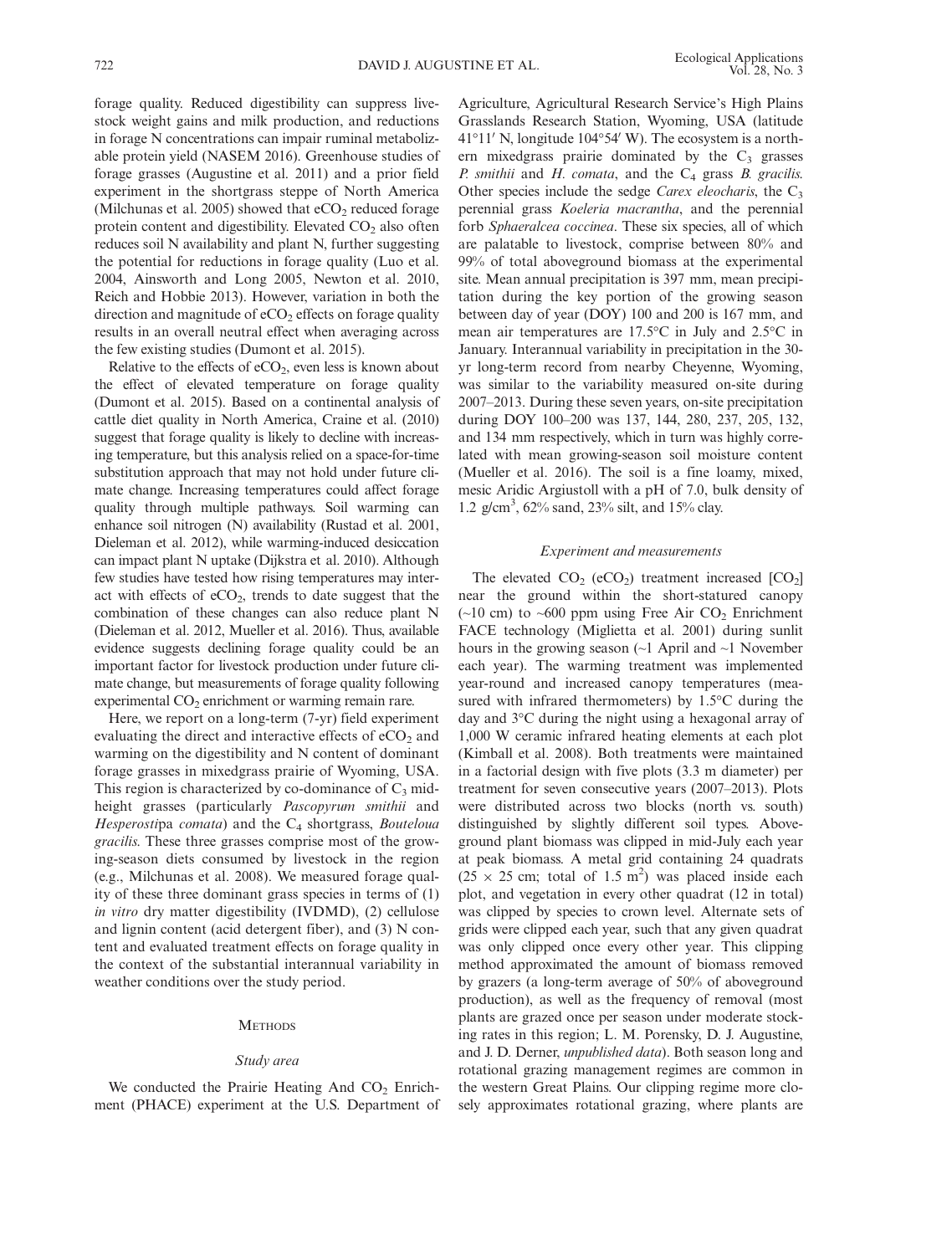grazed within a short time period, than season-long-grazing, but does not precisely match the temporal pattern or defoliation height of cattle grazing in these rangelands. This compromise was necessary to allow us to measure aboveground production annually. We also note that with stocking rates typical of western Great Plains rangelands, the vast majority of the grazed area (~99% of the landscape after excluding sacrifice areas near water sources or in pasture corners) is not affected annually by dung or urine inputs (Augustine et al. 2013).

Plant sample analyses.—Plant samples were returned to the lab and subjected to additional sorting by species to correct any errors that may have occurred during field sampling. Samples were dried (60°C), weighed, and then ground (by species) through a 1-mm mesh filter. For the three dominant grass species (B. gracilis, P. smithii, and H. comata) we used material subjected to grinding through a 1-mm filter to analyze in vitro dry matter digestibility (IVDMD) and acid detergent fiber (ADF; see Methods below). For the six most abundant species, a subsample of each coarsely ground sample was ground to a fine powder, and analyzed for N on an elemental analyzer connected to a mass spectrometer (20-20 Stable Isotope Analyzer, Europa Scientific, Cheshire, UK). Crude protein content of plant tissues is equivalent to plant  $[N] \times 6.25$ ; for simplicity, we report plant  $[N]$ throughout the paper.

Samples were analyzed for IVDMD following the method of Tilley and Terry (1963) as modified by White et al. (1981). The ruminal inoculum was obtained from four fistulated cross-bred steers that received a daily ration of free-choice grass hay (minimum crude protein, CP, 8%), 1.14 kg 38% cottonseed cube (CP, 40.5%), and 2–3 kg of alfalfa hay (minimum CP, 21%). Ruminal pH values ranged 6.7–7.2. Two blind duplicate samples of each ground sample were analyzed for IVDMD. Acid detergent fiber (ADF) and neutral detergent fiber (NDF) were determined by weighing 0.5-g samples of forage into polyester bags ( $7 \times 7$  cm, 25-mm pore size; Model F57, Ankom Technology, Macedon, New York, USA) that were heat-sealed at the top using an impulse sealer (Midwest Pacific, Model MP-4; San Jose, California, USA). Acid detergent fiber was determined using Ankom method 12 and method 13, respectively, and the Ankom 2000 Fiber Analyzer (Ankom Technology).

Comparing forage quantity vs. quality.—Our analyses of forage quality focused originally on the three dominant forage grasses, because we anticipated that measurements of these three species would be representative of overall changes in total forage production and quality in response to the treatments, and because these species differ substantially in quality (Milchunas et al. 2005). However, analyses of compositional shifts during the experiment showed that these three species declined in relative abundance over time (Zelikova et al. 2014). Furthermore, multiple unpalatable species that are typically not eaten

by cattle occurred in the experiment. Mueller et al.  $(2016)$  previously showed that eCO<sub>2</sub> and warming both strongly influenced aboveground net primary production (ANPP), but did not analyze whether this was true when excluding non-forage plant species. To directly compare the magnitude of treatment effects on forage quality vs. quantity, we performed the following analyses. First, we calculated annual forage production in each plot as the sum of all plant species after excluding 13 species that are typically not consumed by cattle (the most abundant in the experiment being Artemisia frigida, Heterotheca villosa, and Vulpia octoflora; Milchunas et al. 2008). We then calculated the annual proportion of total forage comprised of the three dominant grass species, and found that this proportion declined notably over the course of the experiment (see *Results* and Zelikova et al. 2014). Given that the three dominant species did not adequately represent temporal trends in forage production, we calculated the annual proportion of total forage comprised of the six most abundant forage species, and demonstrated this was both substantial (96%) and stable over time. Due to limited biomass of samples from the fourth, fifth, and sixth most abundant species, we could not analyze IVDMD or ADF, but we did analyze [N] in tissue of all six species throughout the experiment. We therefore analyzed treatment effects on the summed productivity and the biomass-weighted [N] in those six species, which we hereafter refer to as total forage quantity and total forage [N] respectively.

## Statistical analyses

For each dependent variable, we ran a linear mixed model that included block and plot as random factors (to account for spatial autocorrelation and repeated measures on plots over time); the fixed factors were treatment, year (discrete), and pre-treatment values of the dependent variable. Interactions between treatments and with year were also included. We used these models to test the significance of each treatment effect  $(eCO<sub>2</sub>)$ and warming) and treatment interactions while accounting for pre-existing variation among plots. We considered any interaction term to be potentially significant at the  $P < 0.1$  level (Meredith and Stehman 1991). We further investigated potentially significant interactions by evaluating main effects within years or levels of  $CO<sub>2</sub>$  and warming, which we tested for significance at the  $P < 0.05$  level. To examine the degree to which IVDMD was related to forage fiber and [N], we fit linear regression models with IVDMD as the response variable, and ADF, [N], and their interaction as predictors.

# Predicting consequences for livestock performance

We used the NASEM (2016) beef cattle nutrition model to evaluate potential effects of reduced forage quality on growing-season cattle mass gain in northern mixed-grass prairie. Weight gain of yearling steers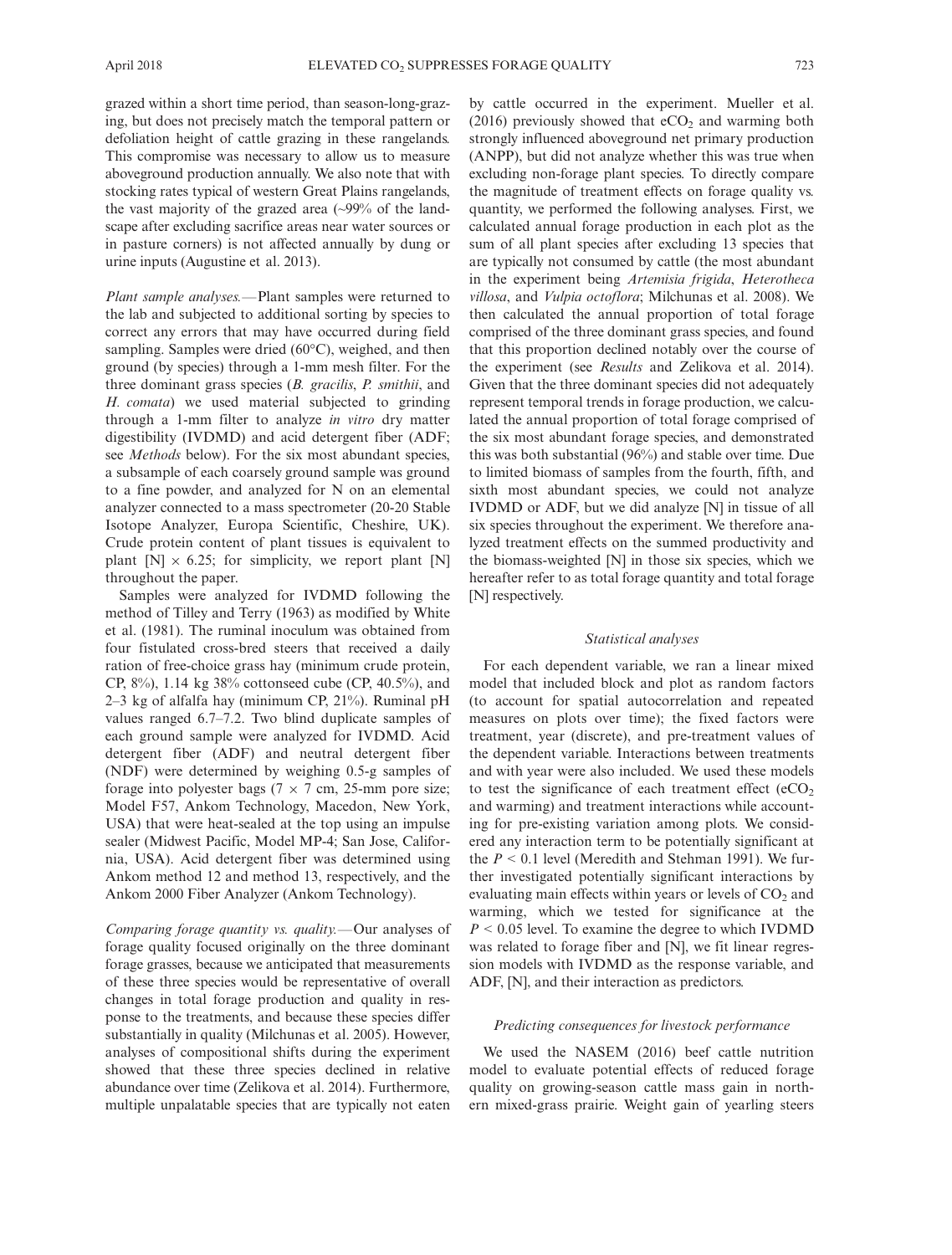grazing rangeland immediately adjacent to our PHACE experimental site was measured by Derner et al. (2008) for 14 of the years between 1991 and 2006. These years encompassed a similarly wide range of precipitation conditions as during the PHACE experiment. Cattle grazing at a moderate stocking rate in rangeland dominated by P. smithii and B. gracilis experienced an average daily weight gain (ADG) of 0.95 kg animal<sup>-1</sup>  $d^{-1}$  over the 113-d summer grazing season (Derner et al. 2008). We used values of IVDMD and [N] corresponding to a 50:50 diet of *P. smithii* and *B. gracilis* as measured in the four different PHACE experiment treatments as model inputs. First, we calibrated the model using IVDMD and N values from the ambient climate for an implanted yearling with initial body weight of 285 kg and final body mass of 391 kg, as reported by Derner et al. (2008). We used the empirical model (NASEM 2016), and assumed a ruminal undegraded N value of 61%, derived from Gunter et al. (1995b). We then modeled ADG using forage quality inputs for the other three treatments to evaluate (1) the magnitude of decline in ADG if no supplement is provided, and (2) the amount of supplemental cottonseed meal (commonly used in this region; solvent extracted, 7.3% N and 41% ruminal undegraded N; NRC 1989) that would be needed per animal per day to maintain animal performance at the same level as the ambient climate treatment.

#### **RESULTS**

## In vitro dry matter digestibility

We did not detect significant  $eCO_2 \times$  warming or year  $\times$  eCO<sub>2</sub>  $\times$  warming interactions for IVDMD for any grass species. Thus, we focus first on the effects of  $eCO<sub>2</sub>$  for each species, followed by warming effects. For the rhizomatous  $C_3$  grass, P. smithii, eCO<sub>2</sub> effects varied by year (year  $\times$  eCO<sub>2</sub> interaction,  $P \le 0.001$ ). We detected the largest reductions in IVDMD (absolute decline of 2.5–3.8%; P < 0.001) in 2007, 2008, 2012, and 2013, a modest reduction (1.5%;  $P = 0.05$ ) in 2011, and no effect in the wet years of 2009 and 2010 ( $P \ge 0.17$ ; Fig. 1a). Averaged across all years,  $eCO<sub>2</sub>$  reduced P. smithii IVDMD from 63.3 to 61.1%. We did not detect any effect of warming on *P. smithii* IVDMD (year  $\times$  warming,  $P = 0.53$ ; warming main effect,  $P = 0.10$ ).

For the  $C_3$  bunchgrass, H. comata, eCO<sub>2</sub> effects varied substantially across years (year  $\times$  eCO<sub>2</sub> interaction,  $P = 0.002$ ). Consistent with *P. smithii*, *H. comata* exhibited large negative  $eCO<sub>2</sub>$  effects on IVDMD in two of the driest years, 2007 and 2013 ( $-2.8\%$  and  $-2.7\%$  respectively;  $P \leq 0.02$ ). In contrast, H. comata exhibited a positive eCO<sub>2</sub> effect  $(+2.7\%)$  in the wettest year, 2009, and no significant effects in remaining years ( $P \ge 0.10$ ). Warming effects also varied with year for H. comata (year  $\times$  warming interaction,  $P = 0.03$ ) due to a positive effect in 2008  $(+3.8\%, P = 0.001)$ , a marginal positive effect in 2009  $(+2.0\%; P = 0.07)$ , and no effect during the other five

years ( $P \ge 0.33$ ; Fig. 1b). Averaged across all years, H. comata IVDMD under the ambient climate  $(55.2\%)$ was similar to IVDMD with warming and  $eCO<sub>2</sub>$  (55.4%).

For the  $C_4$  shortgrass, *B. gracilis*,  $eCO_2$  reduced IVDMD (eCO<sub>2</sub> main effect,  $P < 0.001$ ), but exhibited potential variation in the effect among years (year  $\times$ eCO<sub>2</sub> interaction,  $P = 0.084$ ) (Fig. 1c). Analysis of eCO<sub>2</sub> effects on B. gracilis by year revealed large negative effects of  $eCO<sub>2</sub>$  on IVDMD in four of seven years (absolute reduction in IVDMD of  $-1.9%$  to  $-3.8%$ ;  $P < 0.02$ ), a marginal negative effect in 2013 ( $-1.6\%$ ,  $P = 0.051$ ), and no effect in both the wettest (2009;  $P = 0.11$ ) and the driest years (2012;  $P = 0.47$ ; Fig. 1c). Unlike the C<sub>3</sub> grasses, warming consistently reduced *B. gracilis* IVDMD across all years (year  $\times$  warming interaction,  $P = 0.26$ ; warming main effect,  $P = 0.046$ , but the warming effect  $(-0.8\%)$ was small relative to the  $eCO<sub>2</sub>$  effect (mean IVDMD reduced by  $-2.1\%$ ). Averaged across all years, the combination of warming and  $eCO<sub>2</sub>$  reduced IVDMD of B. gracilis from 63.8% to 60.9%.

#### Nitrogen

Consistent with results for IVDMD, we found no interactions between warming and  $eCO<sub>2</sub>$  for [N] in P. smithii and B. gracilis, but we detected a significant year  $\times$  eCO<sub>2</sub>  $\times$  warming interaction for *H. comata* (Fig. 2; see below). For the  $C_3$  grass P. smithii, eCO<sub>2</sub> effects varied by year (year  $\times$  CO<sub>2</sub>, P = 0.007), with [N] reduced in 2007, 2008, 2011, 2012, and 2013  $(-0.27%$  to  $-0.41\%$ ;  $P < 0.05$ ) but unaffected during the two wettest years, 2009 and 2010 (Fig. 2a). Warming enhanced [N] in 2008, but had no significant effect in any other year (Fig. 2a). Overall, mean [N] for P. smithii declined from 1.25% under ambient climate to  $1.04\%$  with eCO<sub>2</sub> and warming. H. comata was the only species for which we detected a potential year  $\times$  warming  $\times$  eCO<sub>2</sub> interaction ( $P = 0.023$ ). However, analysis of the warming  $\times$ eCO2 interaction slices for individual years revealed no significant interactions in six of seven years ( $P > 0.10$ ), and only a marginal warming  $\times$  eCO<sub>2</sub> interaction in 2009 ( $P = 0.097$ ). This reflects an increase in [N] with warming alone but not in combination with  $eCO<sub>2</sub>$ (Fig. 2b). Other than in the wettest year (2009),  $eCO<sub>2</sub>$ significantly reduced  $[N]$  in  $H$ . comata, which is counter to the findings for IVDMD. Warming enhanced [N] in H. comata in 2008 (as also occurred for the other two grass species in 2008), and reduced it in 2013, with no effect in the remaining years (Fig. 2b).

Consistent with IVDMD results, we found  $eCO<sub>2</sub>$  and warming effects for *B*. gracilis varied by year ( $P < 0.001$ ) for both interactions with year). Elevated  $CO<sub>2</sub>$  reduced [N] (absolute decline of  $-0.22\%$  to  $-0.35\%$ ) in five of seven years ( $P < 0.001$ ), and had no effect in the two wettest years of 2009 and 2010 ( $P \ge 0.50$ ; Fig. 2c). Warming enhanced [N] in 2008 (+0.25%:  $P < 0.001$ ) and  $2012$  (+0.14%), but had no effect in the other five years  $(P \ge 0.09)$ . Overall, mean [N] for B gracilis declined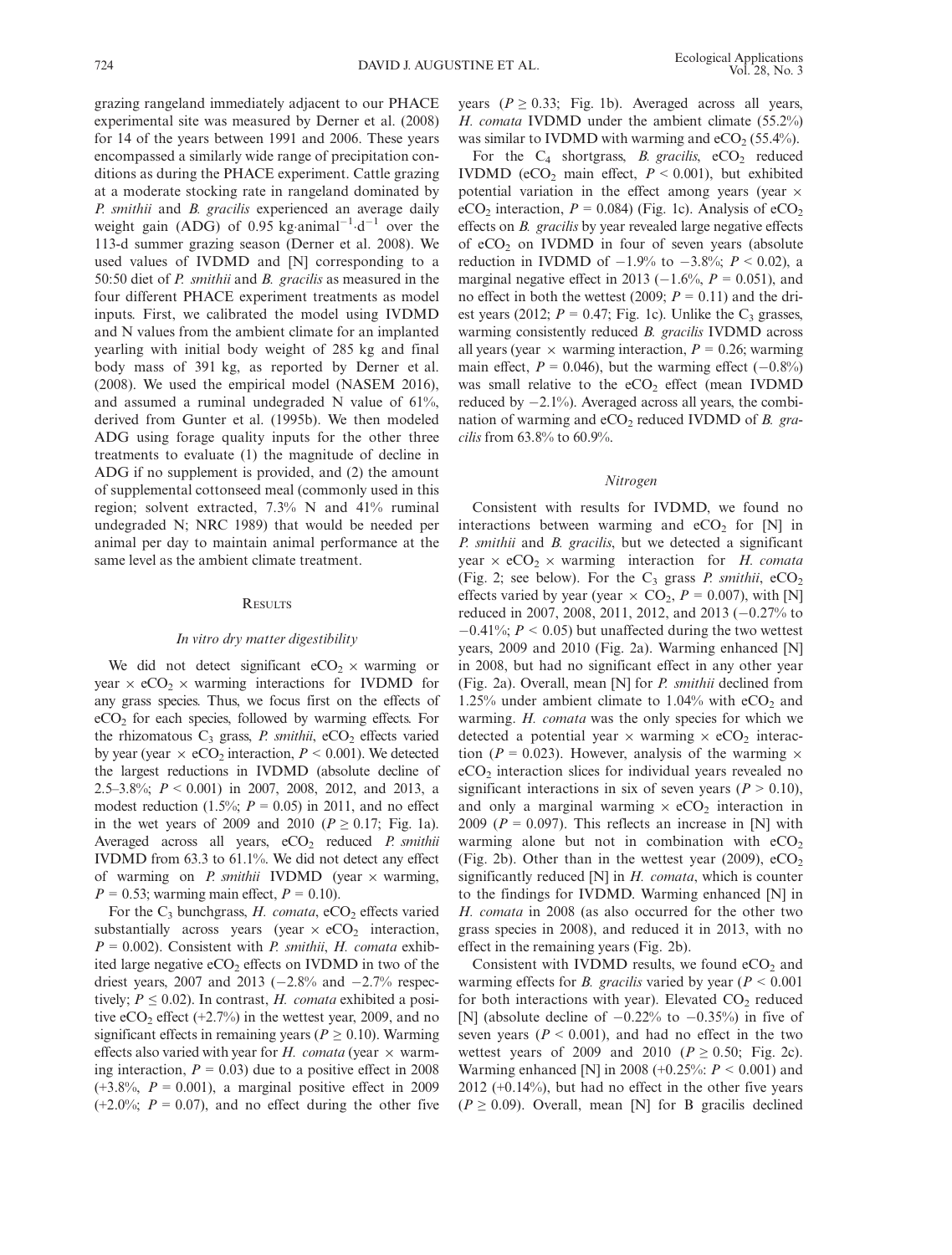

FIG. 1. Effects of elevated atmospheric [CO<sub>2</sub>] (eCO<sub>2</sub>) and warming (eTemp) treatments on *in vitro* dry matter digestibility (IVDMD) of the three dominant grass species from mixed-grass prairie of southeastern Wyoming, USA: (a) Pascopyrum smithii, (b) Hesperostipa comata, and (c) Bouteloua gracilis. Panels on the right show treatment means averaged across years; error bars show SE. Symbols above the yearly means indicate whether CO<sub>2</sub> and warming treatment significantly affected IVDMD at the  $P < 0.01$  level (\*\*), the  $P < 0.05$  level (\*), or were not significant (NS). Text above the experiment-wide means indicates significance of tests for year  $\times$  CO<sub>2</sub> and year  $\times$  warming interactions.

from 1.48% under ambient climate to 1.34% with  $eCO<sub>2</sub>$ and warming.

## Acid detergent fiber

The least digestible portion of forage is represented by ADF, which includes lignin and cellulose but not hemicellulose. Consistent with findings for IVDMD and [N], we did not detect eCO<sub>2</sub>  $\times$  warming or eCO<sub>2</sub>  $\times$ warming  $\times$  year interactions ( $P \ge 0.14$ ). For ADF in P. smithii,  $eCO<sub>2</sub>$  effects potentially varied by year  $(P = 0.06)$ , so we examined yearly eCO<sub>2</sub> contrasts. ADF increased with  $eCO<sub>2</sub>$  in 2008 and 2013 ( $P \le 0.05$ ; Fig. 3a). Warming did not affect ADF in P. smithii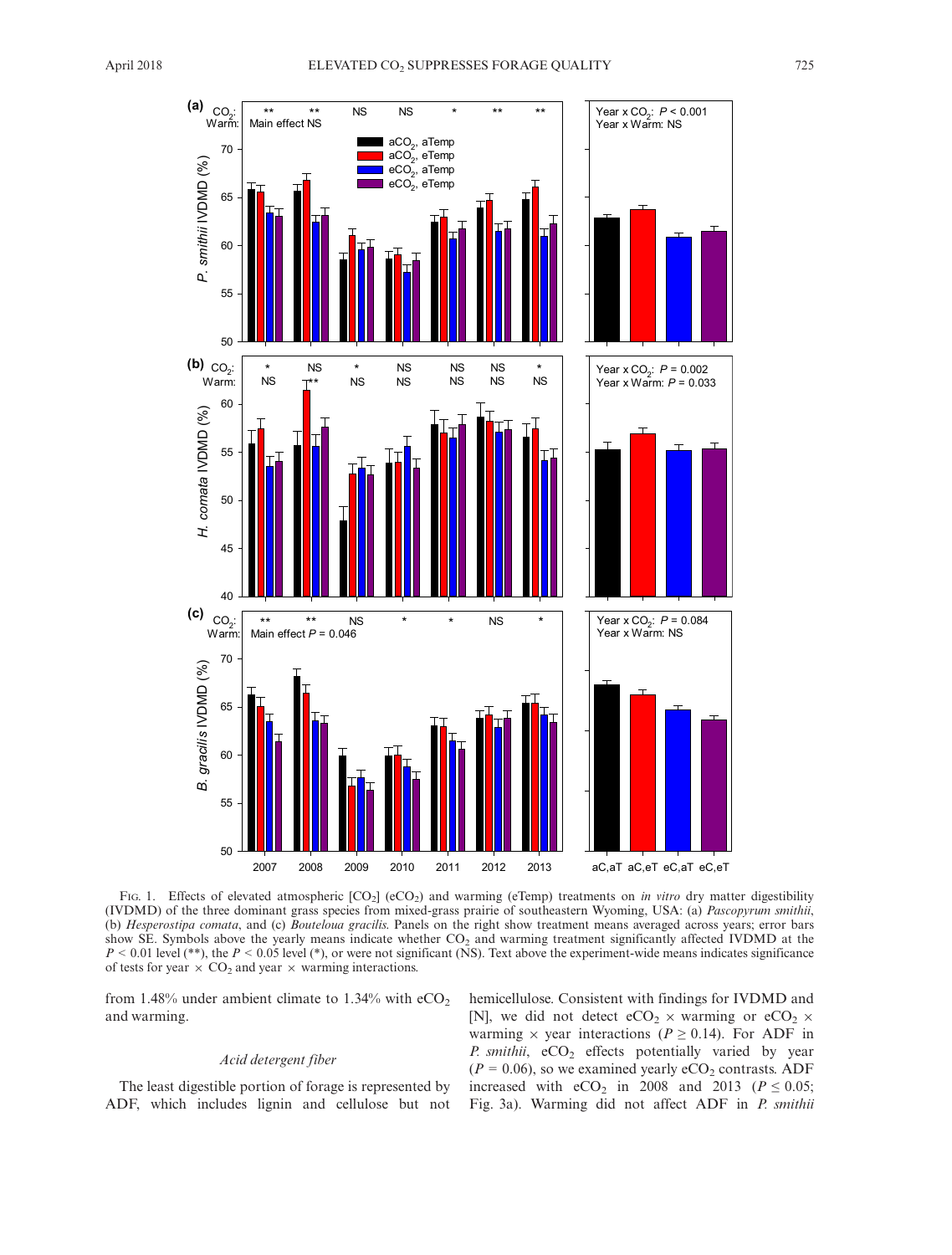

FIG. 2. Effects of climate treatments on the concentration of nitrogen ([N]) in the three dominant grass species from mixedgrass prairie of southeastern Wyoming. Bar colors and text indicating significance of statistical tests follow Fig. 1.

 $(P = 0.43)$ . ADF in *H. comata* was not influenced by eCO<sub>2</sub> ( $P = 0.79$ ), but warming effects on ADF in H. *comata* potentially varied by year ( $P = 0.09$ ). Analysis of yearly contrasts showed warming reduced ADF in the wettest year of 2009 ( $P = 0.04$ ) but not any other years (Fig. 3b). ADF in B. gracilis varied substantially among years ( $P < 0.001$ ), increased with eCO<sub>2</sub> ( $P = 0.01$ ), and declined with warming ( $P = 0.02$ ; Fig. 3c).

# Relationships among IVDMD, [N], and ADF

Finally, we examined the degree to which variation in IVDMD for each species was related to variation in [N] and ADF, as a way to examine how warming and  $eCO<sub>2</sub>$ may be influencing IVDMD through their effects on [N] and ADF. The total digestible nutrient content of forages (of which IVDMD is a direct laboratory measure)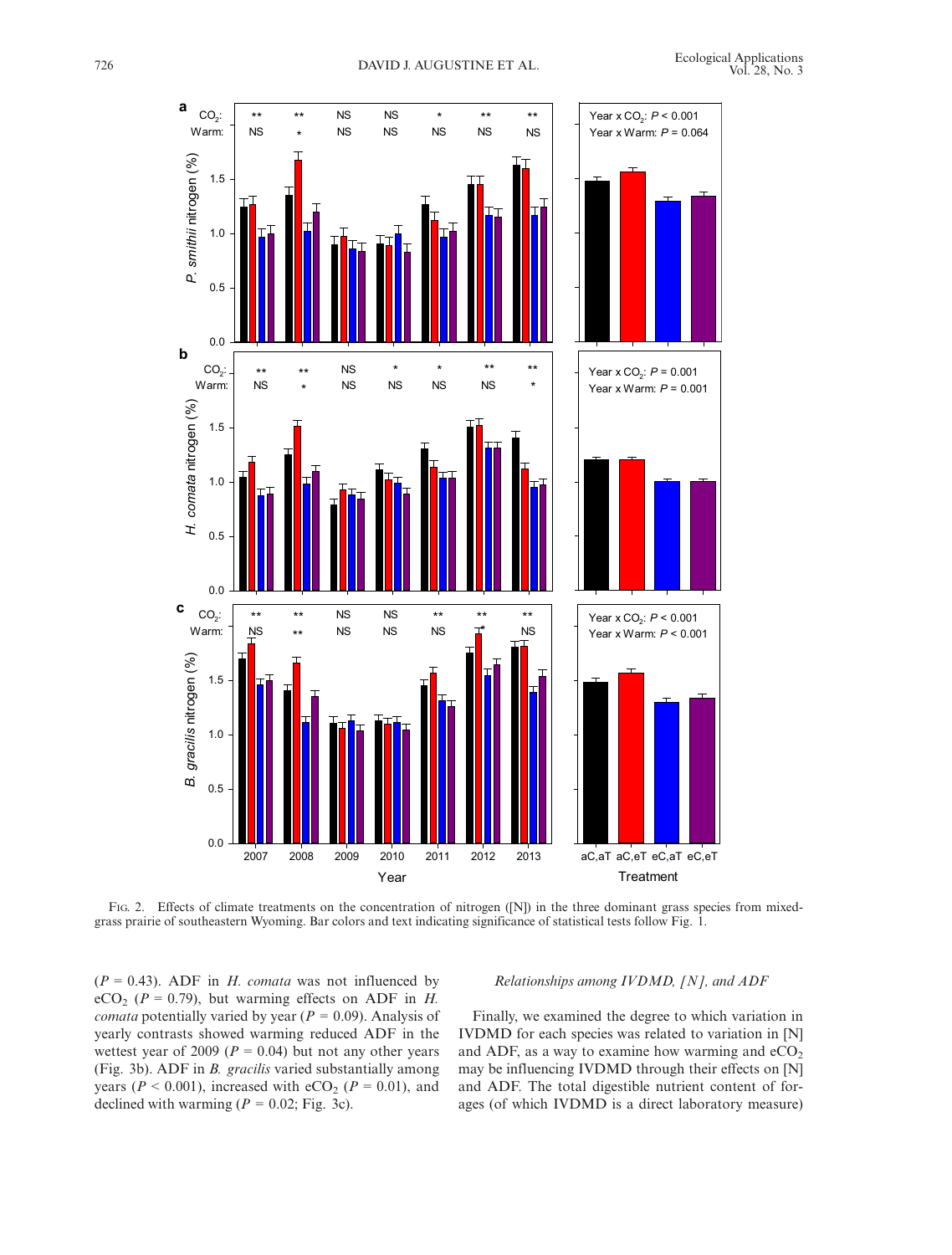

FIG. 3. Effects of climate treatments on acid-detergent fiber (ADF) concentrations in the three dominant grass species from mixed-grass prairie of southeastern Wyoming. Bar colors and text indicating significance of statistical tests follow Fig. 1.

is often predicted from ADF content of forages, or from more complex assessments including sub-fractions of the ADF and crude protein content (NASEM 2016). Here, we simply examined the amount of variation in IVDMD that could be predicted from ADF and [N], in order to compare their relative importance in affecting IVDMD in mixedgrass prairie, and we additionally tested for an interaction term between ADF and [N], to

assess whether these two chemical components of the forage influence one another's digestibility. Across all years and treatments, IVDMD for all three species was positively correlated with [N], negatively correlated with ADF, and all three models included an ADF  $\times$  N interaction term (Table 1). The similarity in standardized betas and parameter estimates for all three species (Table 1) indicates that warming and  $CO<sub>2</sub>$ -induced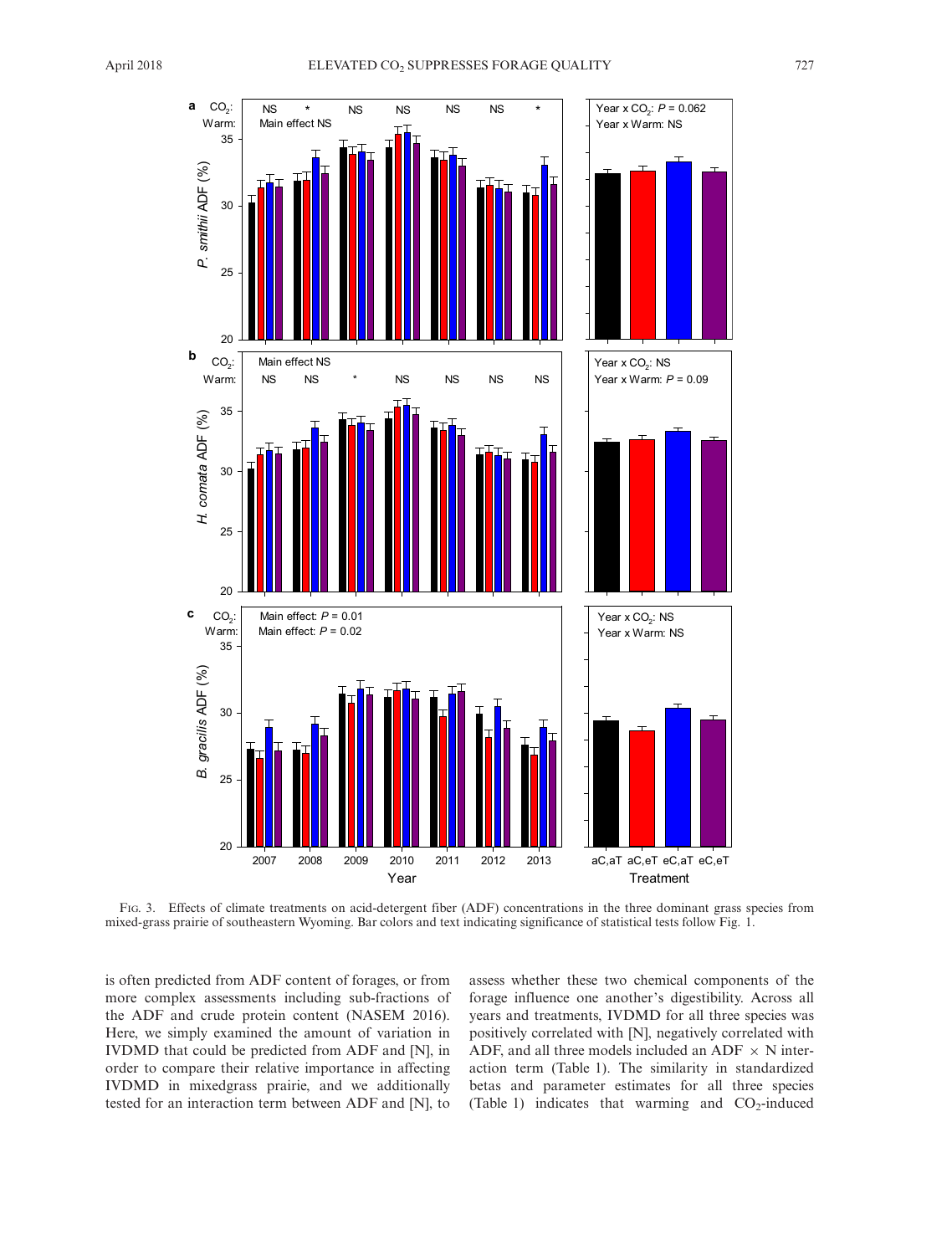changes in ADF and [N] both contribute to a similar degree to variation in the digestibility of these grasses. Correlation coefficients for these models  $(r^2 \text{ of } 0.55,$ 0.57, and 0.53 for B. gracilis, P. smithii, and H. comata respectively) indicate that changes in tissue [N] and ADF can explain just over half of the observed variation in IVDMD for each grass species. The nature of these relationships, including the interaction between ADF and [N] on IVDMD, can be visualized in Fig. 4, where reducing ADF from 36% to 30% has a much stronger influence on IVDMD for tissues with low [N] (e.g.,  $0.8\%$ ) than for tissues with high [N] (e.g., 1.8%).

# Total forage biomass and [N]

To what extent do these three dominant grass species represent changes in total forage production by all species, including forbs and subdominant grasses, over the course of this experiment? After excluding non-forage plant species, the three dominant grasses comprised an average of 76.0% of forage production during the seven years of the experiment. However, relative abundance of these three species as a percentage of total forage production declined over time, from 83.3% in 2007 to 67.5% in 2013. This shift occurred because three other subdominant forage species, Carex duriuscula (perennial  $C_3$ sedge), Koeleria macrantha (perennial  $C_3$  grass), and Sphaeralcea coccinea (perennial forb), increased in relative abundance over time, from 15.2% of forage production in 2007 to 24.8% in 2013. To better understand how  $eCO<sub>2</sub>$  and warming influence the total amount and



FIG. 4. Predicted relationships among acid-detergent fiber (ADF), tissue nitrogen (N) concentration, and in vitro dry matter digestibility (IVDMD) for the dominant forage grass in mixed-grass prairie, P. smithii, based on samples collected from different climate treatments during 2007–2013. We also observed a similarly shaped IVDMD response surface for H. comata and B. gracilis (see Results and Table 1).

| ;<br>$\ddot{\phantom{a}}$<br>ł<br>١<br>ׇ֠<br>ż<br>į<br>į<br>j<br>ì                                                               |                                                                                                                                                                                         |
|----------------------------------------------------------------------------------------------------------------------------------|-----------------------------------------------------------------------------------------------------------------------------------------------------------------------------------------|
| ļ<br>֚֬֕<br>l<br>֚<br>ć<br>í<br>j<br>j<br>ł<br>. A thrucker is<br>l<br>j<br>į<br>ׇׇ֚֚֡<br>l<br>í<br>$\frac{1}{2}$<br>į<br>ì<br>١ | t<br>i<br>)<br>I<br>j<br>j<br>Ş<br>į<br>j<br>-<br>-<br>-<br>-<br>-<br>-<br>-<br><br>-<br><br><br><br><br><br><br><br>Ī<br>Ì<br>i<br>Contractor Case Case<br>i<br>ł<br>contract contract |

Species Prediction equation equation equation

Prediction equation

 $-0.81$  (%ADF) + 4.10 (%N) + 0.65 (%ADF

 $-0.44$  (%ADF) + 5.77 (%N) + 0.67 (%ADF  $-$  0.44 (%ADF) + 5.77 (%N) + 0.67 (%ADF  $-0.67$  (%ADF) + 4.52 (%N) + 0.68 (%ADF  $-0.67$  (%ADF) + 4.52 (%N) + 0.68 (%ADF

 $-32.75)$  (%N

 $-34.34)$  (%N  $-34.34$ ) ( $\%$ )  $N$   $-29.49$ ) (%N  $-29.49$ ) (%N

 $-1.42$ 

 $-1.42$ )  $0.55$ 

 $-1.07$ 

 $-1.07$ )  $-0.53$ 

 $-0.408$  $-0.504$ 

 $-0.667$ 

 $-1.15$ 

 $-1.15$ ) 0.57

 $0.57$  $\frac{0.53}{0.55}$ 

 $Paseopyrum smithii = 84.25$ 

Species

 $Hesperostipa comata = 64.67$ 

Hesperostipa comata Pascopyrum smithii

 $64.67$ 75.94  $\parallel$  $\parallel$ 

 $Bouteloua\ gradis = 75.94$ 

**Bouteloua** gracilis

 $\mathbb{I}$ 

ų.

**ADF** 

Standardized betas

Standardized

 $\overline{a}$ 

ω

ADF N ADF N ADF N

 $\mathsf{ADF}$  $0.001$  $0.001$  $50.001$ 

Z

Z

ADF  $\times$ 0.092

0.504 0.383 0.383 0.383 0.383 0.384 0.001 0.001 0.001 0.001 0.001 0.001 0.001 0.001 0.001 0.001 0.00

0.383 0.417 0.391

0.4000 0.0000 0.0000 0.0000 0.0000 0.0000 0.0000 0.0000 0.0000 0.0000 0.0000 0.0000 0.0000 0.0000 0.0000 0.000

 $0.001$  $0.001$ 

0.045

0.065

 $-0.667$  0.391 <0.001 <0.001 0.065

 $0.001$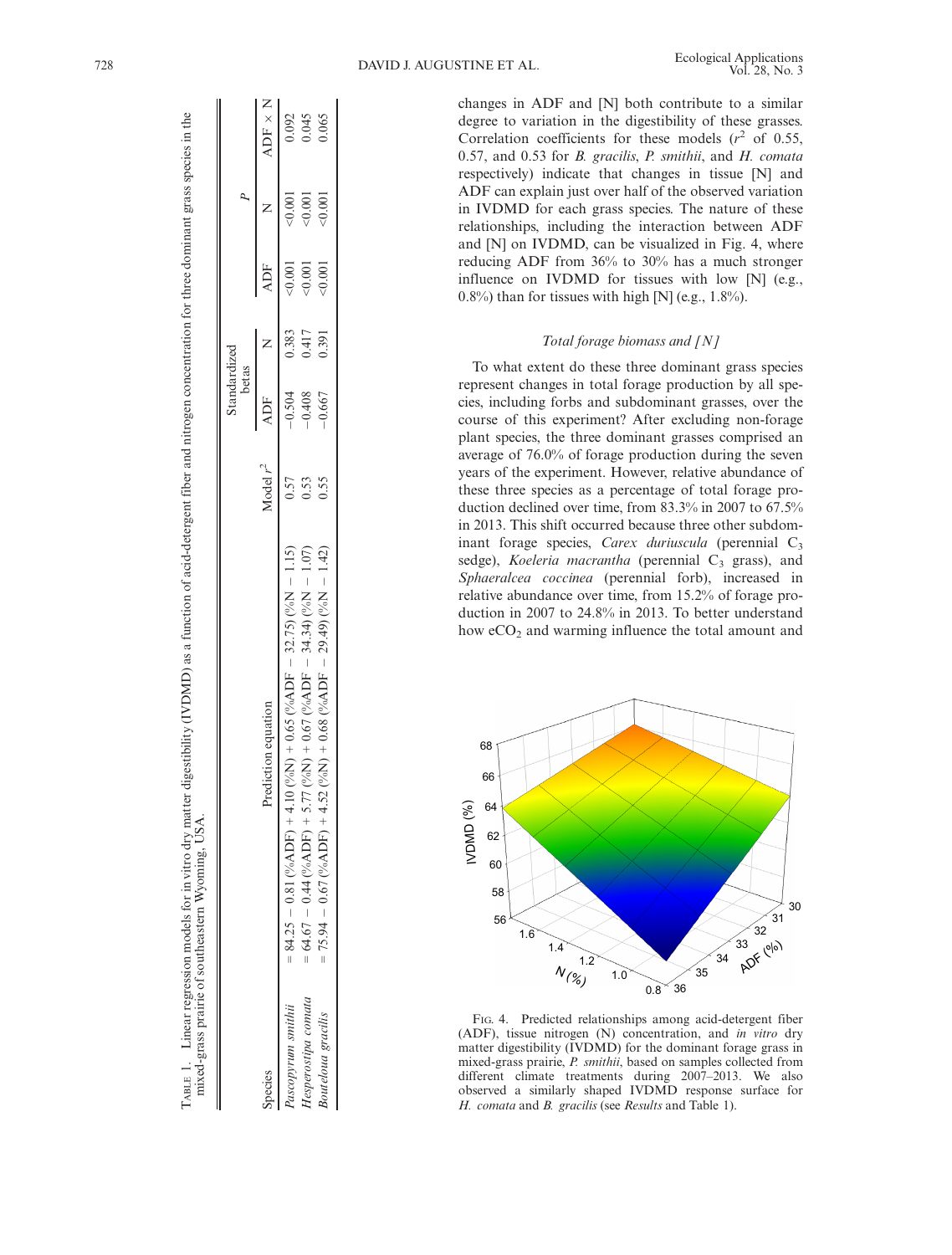quality of forage available to livestock, we analyzed treatment effects on the sum of the 6 most abundant forage species, which collectively represented a large (average of 96.0%) and temporally consistent percentage of forage production (98.5–92.3% over the seven years).

Effects of  $eCO<sub>2</sub>$  and warming on forage production varied by year (CO<sub>2</sub>  $\times$  warming  $\times$  year interaction, P = 0.055). We then tested for  $eCO<sub>2</sub> \times$  warming interactions within each year. In the absence of such an interaction, we evaluated contrasts for main effects of  $CO<sub>2</sub>$  and warming within years; in the presence of a significant interaction within a year, we report pairwise differences among treatment means (Fig. 5). Treatment effects increased in complexity and magnitude over time, with no effects in 2007, a marginal eCO<sub>2</sub> effect in 2008 ( $P = 0.093$ ), and  $CO<sub>2</sub> \times$  warming interactions in 2009, 2010, 2011, and 2013. The interaction in 2011 was subadditive (i.e., the effect of  $CO<sub>2</sub>$  and warming combined was less than expected based on their additive effects). In contrast, in 2009, 2011, and 2013, the positive effect of  $CO<sub>2</sub>$  and warming combined was greater than expected based on their additive effects (Fig. 5). Finally, during the drought of 2012, warming alone enhanced forage production, while CO2 had no effect. Averaged across all years of the study, we found that while neither warming nor  $eCO<sub>2</sub>$  alone substantially enhanced total forage production, in combination they increased forage production from 93  $g/m^2$ under ambient climate to 128  $g/m^2$  under the simulated future climate (38% increase; Fig. 5). Despite the complex treatment interactions in some years,  $eCO<sub>2</sub>$  and warming together consistently increased forage production, by  $18-53$  g·m<sup>-2</sup> yr<sup>-1</sup>, with no trend over time (regression of year vs. net forage production increase,  $P = 0.20$ ).

Effects of  $eCO<sub>2</sub>$  and warming on forage [N] (Fig. 6) were similar to the patterns observed for the three dominant grass species discussed previously (Fig. 2). We did not detect a significant  $CO_2 \times$  warming  $\times$  year interaction ( $P = 0.37$ ), and hence focus on yearly variation in  $CO<sub>2</sub>$  and warming effects (Fig. 6). The strongest effect on forage  $[N]$  was a significant reduction with  $eCO<sub>2</sub>$  in five of seven years (i.e., in all years except the two wettest years of 2009 and 2010). Warming did not affect forage [N] in most years, but did enhance forage [N] in 2008. Averaged across years, the influence of warming alone was negligible, whereas the  $eCO<sub>2</sub>$  effect was substantial (Fig. 6). Forage [N] declined from 1.33% under ambient climate to 1.15% under the simulated future climate (13% decrease).

## Predicted effects on livestock performance

The NAESM (2016) model predicts that a yearling consuming a 50:50 diet of P. smithii and B. gracilis grown under ambient climate would gain 0.96 kg/d, and body mass gain would be limited by ruminal metabolizable N (i.e., protein) yield (Table 2). Warming alone is not predicted to reduce animal performance or necessitate increased provision of supplement. However, with combined warming and  $eCO<sub>2</sub>$ , the measured decline in forage quality is predicted to reduce cattle weight gain by 12.5%, from 0.96 to 0.84 kg animal<sup>-1</sup> d<sup>-1</sup> (Table 2), which over a 113 d growing season results in a cumulative loss of 13.6 kg/animal. These predictions assume that forage quantity is not limiting dry matter intake by the cattle, which is warranted based on the 38% increase in forage production we measured in the combined warming  $+ eCO<sub>2</sub>$  treatment.



FIG. 5. Effects of climate treatments on total forage production in mixed-grass prairie of southeastern Wyoming. The panel on the left shows yearly least square means and SE and the panel on the right shows treatment means across all years. For forage production, we detected a potentially significant year  $\times$  CO<sub>2</sub>  $\times$  warming interaction (P = 0.055), so in the left-hand panel, we report tests for the significance of the  $CO_2 \times$  warming interaction each year. If this interaction was not significant, we report tests for the main effects of CO<sub>2</sub> and warming within each year. Otherwise, different letters above each treatment means indicate significant differences from one another  $(P < 0.05)$ .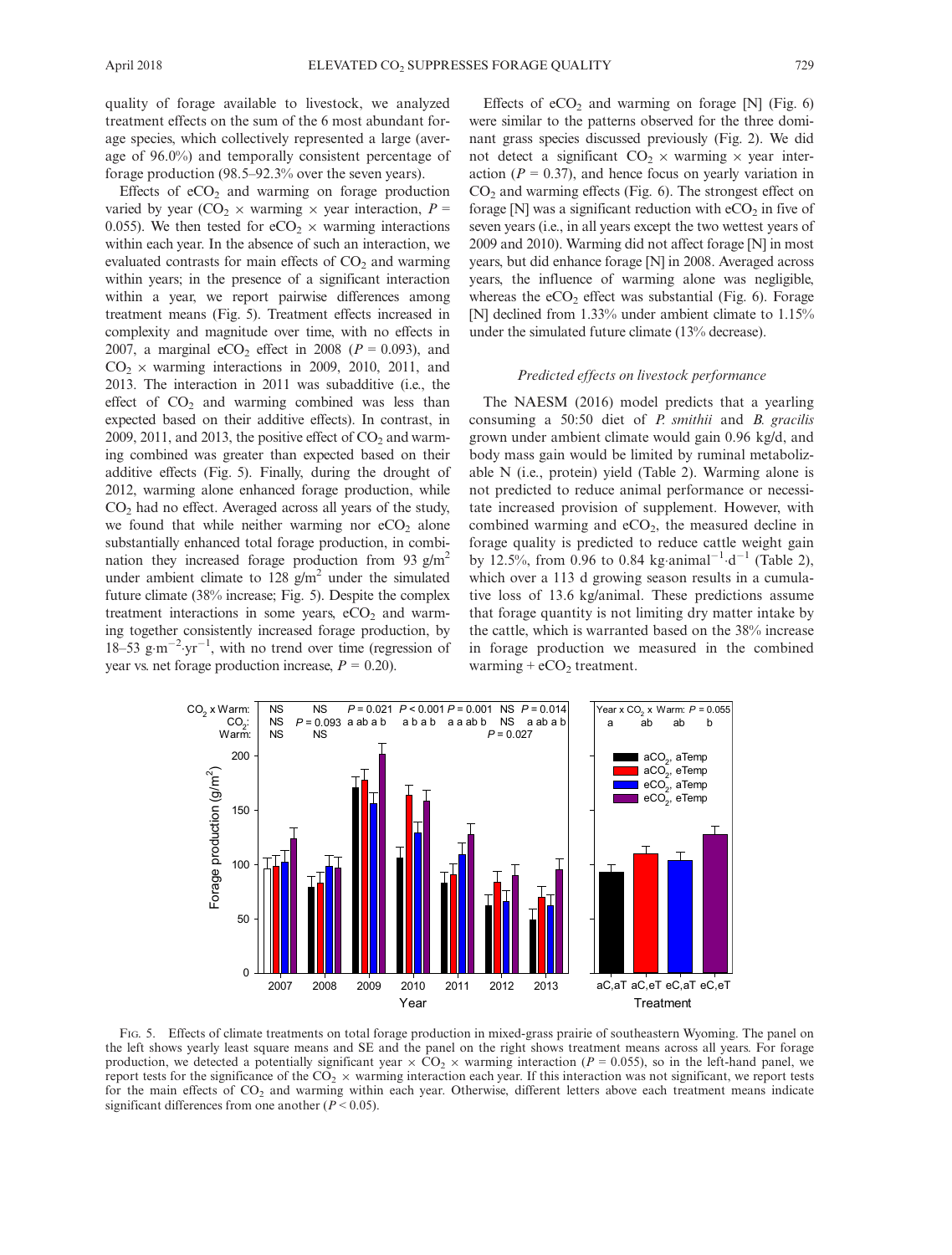

FIG. 6. Effects of climate treatments on nitrogen concentrations in forage produced in mixed-grass prairie of southeastern Wyoming. The panel on the left shows yearly least square means and SE and the panel on the right shows treatment means across all years. We did not detect year  $\times$  CO<sub>2</sub>  $\times$  warming or CO<sub>2</sub>  $\times$  warming interactions, so we report significance of the tests for year  $\times$  CO<sub>2</sub> and year  $\times$  warming interactions. Treatment notations and colors follow Fig. 5.

## **DISCUSSION**

Understanding how climate change will influence forage and livestock in semiarid rangelands is critical to the long-term sustainability of these agricultural systems, where economic margins are low (Dunn et al. 2010, Rolfe et al. 2016). Livestock managers contend with substantial year-to-year variability in forage production and quality, and often vary stocking rates and animal distribution in flexible ways to mitigate this variation (e.g., Derner et al. 2008, O'Reagain et al. 2014). However, these strategies are often based on past experience (potentially gained over multiple generations), and do not incorporate consideration of directional, long-term shifts in forage production and quality that could arise from climate change.

Our experimental manipulation of atmospheric  $[CO<sub>2</sub>]$ and temperature over seven years, encompassing both drought and wet conditions, revealed that the combination of  $eCO<sub>2</sub>$  and warming substantially increased forage production, by an average of 38%. This suggests that future fluctuations in forage production will occur around an increasing mean level of productivity. Species compositional shifts in this experiment include a significant increase in  $C_4$  grass (but not  $C_3$  grass) production with  $eCO<sub>2</sub>$  + warming during the first three years (2007–2009; Morgan et al. 2011), and increased production with  $eCO<sub>2</sub>$  $+$  warming primarily due to  $C_3$  graminoids during the last four years (Mueller et al. 2016). Such compositional shifts may be related to variation in the degree to which warming vs.  $eCO<sub>2</sub>$  affected forage production in years with varying weather conditions (Fig. 4). However, the

TABLE 2. Predicted effects of changes in forage quality (IVDMD and [N]) associated with climate treatments on average daily mass gain (ADG, kg animal<sup>-1</sup> d<sup>-T</sup>) of yearling cattle based on the NASEM (2016) beef cattle nutrition model calibrated using forage quality measurements from the ambient climate treatment and measurements of ADG for yearlings grazing northern mixed-grass prairie at our study site (Derner et al. 2008).

|                                                                                         | Treatments     |                |                |                |
|-----------------------------------------------------------------------------------------|----------------|----------------|----------------|----------------|
|                                                                                         | $aCO2$ , aTemp | $aCO2$ , eTemp | $eCO2$ , aTemp | $eCO2$ , eTemp |
| IVDMD $(\%$ of diet)                                                                    | 63.3           | 63.4           | 61.3           | 61.2           |
| $[N]$ (% of diet)                                                                       | 1.48           | 1.57           | 1.30           | 1.34           |
| Predicted voluntary dry matter intake (kg/d)                                            | 7.89           | 7.89           | 7.91           | 7.91           |
| Allowable ADG (kg/d) based on ME intake                                                 | 1.48           | 1.01           | 1.33           | 1.32           |
| Allowable ADG (kg/d) based on ruminal metabolizable N yield                             | 0.96           | 1.01           | 0.82           | 0.84           |
| Supplement required to maintain ADG at the same level as<br>ambient climate diet (kg/d) |                |                | 0.22           | 0.19           |

Note: Predicted realized ADG in each treatment is the minimum of the allowable ADG based on metabolizable energy (ME) intake or ruminal metabolizable N yield. Dashes indicate treatments where no supplement is required to maintain ADG at the same level as ambient climate diet.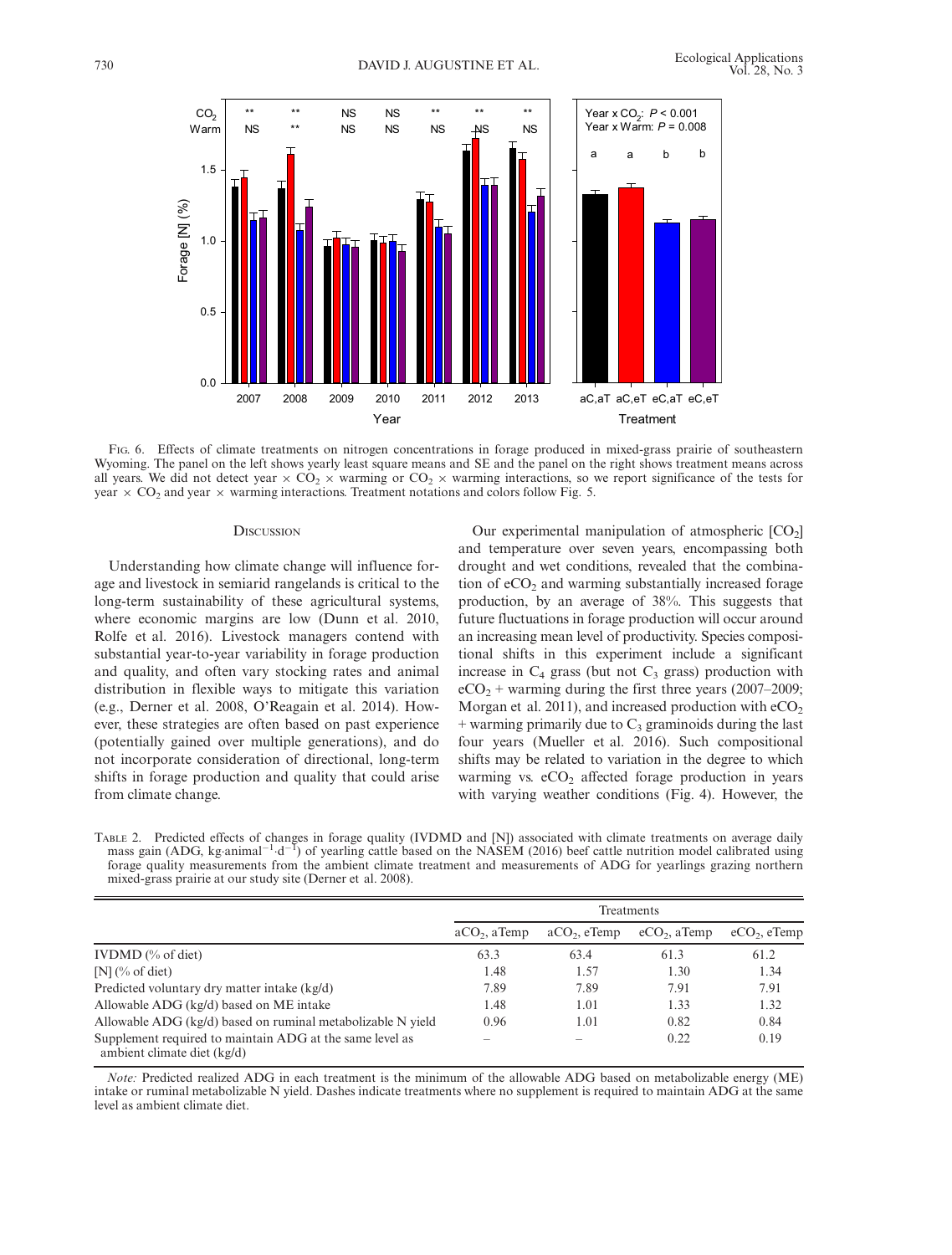relatively consistent increase in forage production under warming +  $eCO<sub>2</sub>$  throughout the experiment suggests enhanced forage production is not dependent upon the relative dominance of  $C_3$  vs.  $C_4$  grasses. It also shows that the observed decline in the three dominant forage grasses (Zelikova et al. 2014), has been compensated for by increases in other palatable species.

Although forage production was enhanced by projected future climatic conditions, this came with a substantial reduction in forage quality, which would negatively affect ruminant weight gains. Most of the annual weight gain by cattle in rangelands of the western Great Plains occurs during the growing season, when rapidly growing forages typically have high [N] and cell solubles, and cell walls are not as lignified. Using IVDMD as our measure of the total digestible nutrient value of the grasses in our experiment, we found that the combination of warming and  $eCO<sub>2</sub>$  reduced digestibility of the dominant  $C<sub>3</sub>$  grass from 62.8% to 61.5% and reduced digestibility of the dominant  $C_4$  grass from 63.3% to 61.2%. Although these absolute decreases may seem small, such a reduction reflects both increased fiber content and reduced [N] (and hence crude protein) in forage at time that is critical for rapid animal mass gain. The impact of reduced digestibility on livestock mass gains will depend on the species, size, and reproductive state. The NASEM (2016) beef cattle nutrition model calibrated for yearling cattle grazing under ambient climate conditions at our study site (Derner et al. 2008) predicts that the decline in IVDMD and [N] due to  $eCO<sub>2</sub>$  + warming for a 50:50 mixed diet of *P. smithii* and *B. gracilis* would reduce weight gains by  $12.5\%$  (0.12 kganimal<sup>-1</sup> d<sup>-1</sup>), or 13.6 kg/animal over a 113 d growing season. Mitigating this decline would require provision of 0.2 kg of cottonseed meal supplement animal<sup>-1</sup>  $d^{-1}$ , with incurred economic costs of the supplement plus labor and equipment costs to provide the supplement. Either reduced weight gain or the need to provide supplement would clearly affect the profitability of livestock operations, although predictions in monetary terms would be strongly influenced by market conditions. Reduced mass gain could also affect future performance of cows through increased time to mating age and/or reduced conception rates. Shifts in relative productivity in  $C_3$  vs.  $C_4$  species would only minimally affect our predictions, but given our IVDMD results, increased  $C_3$  production would reduce the predicted loss while increased  $C_4$  production would increase the predicted loss in weight gain.

Our findings regarding forage quality are consistent with a previous field experiment in the shortgrass steppe of Colorado that manipulated atmospheric  $[CO<sub>2</sub>]$  but not warming (Milchunas et al. 2005). We extend their results by demonstrating a  $CO<sub>2</sub>$ -induced decline in digestibility and [N], and increase in ADF, of similar magnitude for the mixedgrass prairie of Wyoming, and by showing that warming did not notably influence forage quality or alter the effects of  $eCO<sub>2</sub>$ . Cellulose and hemicellulose in plant cell walls are potentially digestible, but the rate depends on both the degree of cell wall

lignification and the availability of N in the rumen (van Soest 1994). Both increased ADF (an index of lignification) and reduced [N] in forage from the  $eCO<sub>2</sub> + warm$ ing treatment contributed equally to a model explaining variation in IVDMD. Our results for  $eCO<sub>2</sub>$  and warming effects on ADF and N were consistent with both the expected (predicted from Table 1) and measured changes in IVDMD in response to the treatments for *P. smithii* and  $H$ . comata, suggesting that effects of  $eCO<sub>2</sub>$  and warming on IVDMD operate primarily through changes in fiber and protein content.

For *B. gracilis*, eCO2 effects on ADF and [N] were consistent with findings for IVDMD. In contrast, the warming treatment reduced ADF and enhanced [N] in B. gracilis in some years, but did not enhance IVDMD as we might expect based on the modeled relationship. Variation in forage ADF and [N] only explains a moderate amount of the variation in B. gracilis IVDMD (e.g.,  $r<sup>2</sup>$  of 0.55 in Table 1), suggesting that additional changes in plant tissue chemistry contribute to declines in its digestibility. ADF is a coarse measure of low-quality fiber in the diet because it represents a combination of indigestible lignin and digestible cellulose. Changes in the ratios of these fractions, in the digestibility of different components of the proteins in the diet, and in other aspects of plant chemistry could also be contributing to changes in digestibility.

While warming and eCO<sub>2</sub> both consistently enhanced forage quantity across wet and dry years, the decline in forage quality was due largely to  $eCO<sub>2</sub>$  alone, and was less consistent. For all three dominant grasses, IVDMD did not decline in the wettest year, whereas declines that were more consistent across species occurred in average and dry years. For forage [N], we found no effect of warming and  $eCO<sub>2</sub>$  during the two wettest years, but consistent effects across years ranging from slightly above-average precipitation to drought. Given that forage quality (both IVDMD and [N]) is lowest in wet years, our results show that  $eCO<sub>2</sub>$  and warming reduce year-to-year variation in forage quality by reducing forage quality in drier years to levels similar to those occurring under ambient climate in wet years. Such reductions in forage quality may amplify the negative effects of drought on livestock production.

An additional consideration in attempting to project how forage quality may affect ruminant livestock performance is whether the forage contains sufficient protein to sustain effective functioning of rumen microbes. Forages with low [N] have long been known to impair rumen function, and cattle consuming such forages can benefit from the provision of high-protein supplements to stimulate ruminal microbial protein yield (NASEM 2016). A meta-analysis by Gunter et al. (1995a) showed that optimization of apparent ruminal N digestion would occur at a dietary N to IVDMD ratio of 4.57. In our PHACE experiment, the  $eCO<sub>2</sub>$  + warming treatment had the highest ratio of dietary N to IVDMD at 2.34, which suggests a deficiency of ruminally degraded N for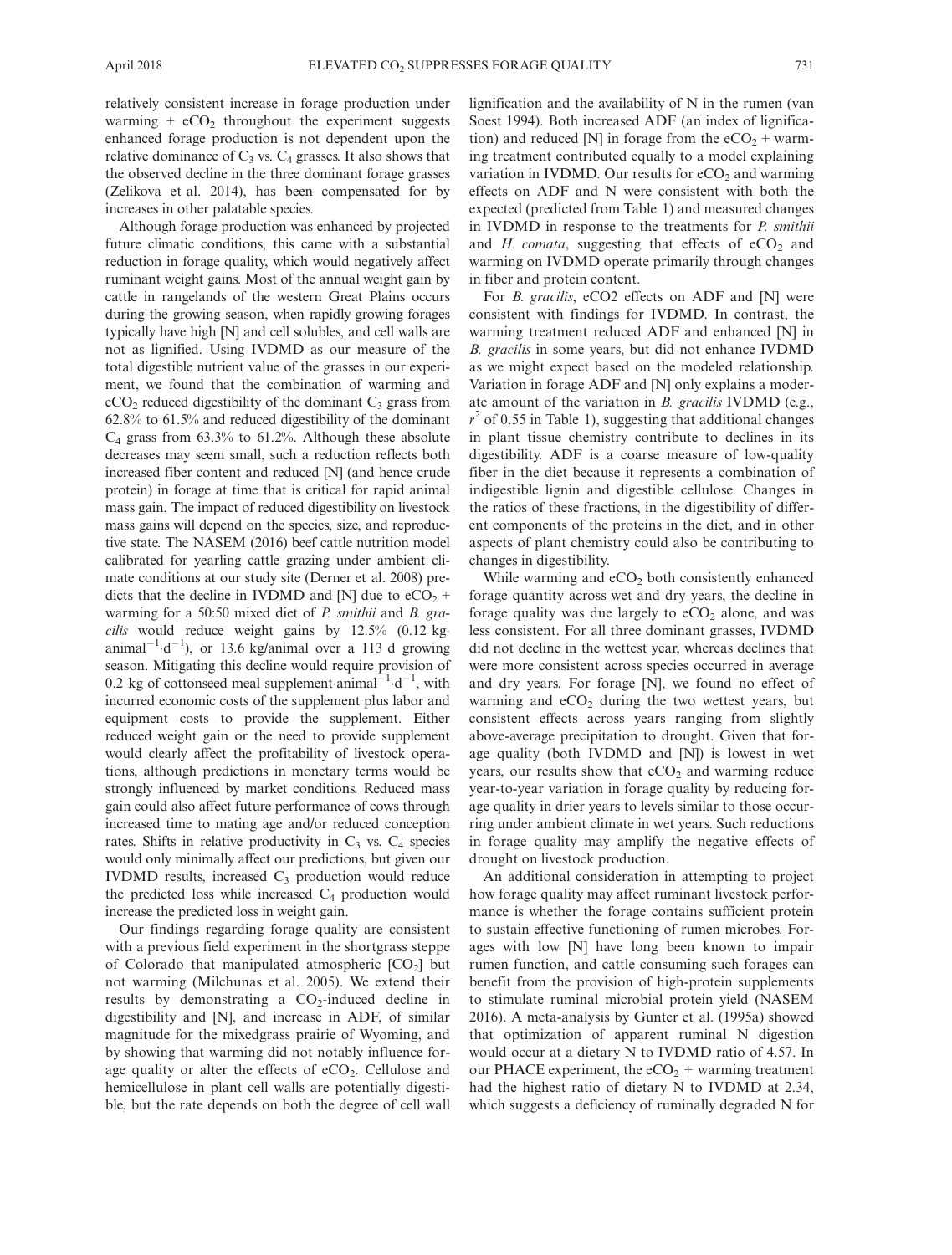cattle grazing herbage from any of the treatments (Gunter et al. 1995a). Late in the growing season, effects on ruminant livestock performance may be more strongly related to declines in forage [N], which for our samples collected in July was already approaching critically low levels in the  $eCO<sub>2</sub>$  + warming treatment. If treatment differences persist as vegetation senesces over the course of the growing season (as demonstrated by Milchunas et al. [2005] for  $eCO<sub>2</sub>$  effects), it is likely that  $eCO<sub>2</sub>$  will increase the need for protein supplementation throughout the year, and especially during the dormant season. Determining when to provide high-protein supplements to grazing livestock is often challenging, and providing supplement is costly. These challenges are likely to increase with rising atmospheric  $CO<sub>2</sub>$  (see also Craine et al. 2010). Additional research assessing the effects of  $eCO<sub>2</sub>$  on the phenological patterns of forage quality, and potential interactions with the timing and intensity of defoliation, is clearly needed.

The mechanisms by which  $eCO<sub>2</sub>$  suppressed [N] of both  $C_3$  and  $C_4$  grasses in our study, at both ambient and elevated temperature, are not fully known. While  $eCO<sub>2</sub>$ often reduces soil N availability, these effects can be offset by elevated temperature (Loiseau and Soussana 2000, Rustad et al. 2001, Dieleman et al. 2012). Over the course of our study,  $eCO<sub>2</sub>$  consistently reduced soil inorganic N (Mueller et al. 2016). However, warming enhanced soil inorganic N, such that the combination of eCO2 and warming led to similar, slightly smaller (2008) or slightly larger (2011, 2012) soil inorganic N pools compared to the ambient treatment (Dijkstra et al. 2010, Mueller et al. 2016). We found that  $eCO<sub>2</sub>$  suppressed forage [N] at both ambient and elevated temperature, calling into question whether soil N supply is the sole factor limiting plant [N]. At the same time, the amount of aboveground plant biomass produced was greatest in the combined treatment. One interpretation is that N dilution drives plant [N], such that low N supply combined with a small increase in plant growth  $(eCO<sub>2</sub> treatment)$ leads to similar plant [N] as enhanced N supply combined with a large increase in plant biomass ( $eCO<sub>2</sub>$  + warming treatment). Another possibility is that reduced plant leaf  $[N]$  under  $eCO<sub>2</sub>$  may be related to physiological changes in leaves of grasses growing at  $eCO<sub>2</sub>$  that inhibit leaf  $NO<sub>3</sub>$  assimilation, either independent of or in combination with mechanisms related to soil N supply rates. Particularly with long-term exposure to  $CO<sub>2</sub>$ ,  $C<sub>3</sub>$  plants can exhibit physiological changes associated with stomatal closure that include decreased transpiration, decline in RuBisCO activity and amount, enhanced leaf carbohydrate content, and reduced leaf [N] (Stitt and Krapp 1999, Lecain et al. 2003, Pérez et al. 2005, Vicente et al. 2016). We also note that in rangelands grazed by ruminants, some of the N will be cycled through dung and urine, which could alter rates of soil N supply to plants relative to the conditions in our experiment, and potentially increase N loss from the system via N volatilization (Allard et al. 2003). Finally, one may postulate that a

warming-induced phenological shift toward growth earlier in the season would reduce the quality of plant tissues sampled in July. However, previous work showed that the combined warming and  $eCO<sub>2</sub>$  treatment altered phenology by extending both ends of the growing season (earlier greenup and later senescence) because of the water savings associated with  $eCO<sub>2</sub>$  (Reyes-Fox et al. 2014). Furthermore, if a warming-induced shift in peak maturity was driving our results, we would expect large negative effects of the warming treatment alone on forage quality, which we did not observe.

## Management implications

Atmospheric  $[CO_2]$  has already increased from  $\sim$ 280 ppm in the preindustrial era to 320 ppm in 1965 and 405 ppm in 2017. Future increases to the level of 600 ppm simulated in our experiment are currently projected with greater certainty than any other component of climate change, although the predicted time frame over which this will occur varies from 30 to 70 yr (data *available online*).<sup>5</sup> Given our findings and the well-documented mechanisms relating  $eCO<sub>2</sub>$ , stomatal closure, and water savings to reduced forage quality of plants in water-limited rangelands, how can livestock managers implement adaptive management strategies to reduce or offset weight gain losses associated with declining forage quality? Grazed grasses regrow leaves with increased protein and reduced cellulose and lignin concentrations compared to ungrazed grasses in rangelands worldwide (Hobbs 1996), and specifically in the western Great Plains (Milchunas et al. 1995, 2005). Thus, given our projections of increased forage production, reduced forage quality, and declining weight gain per animal in the coming decades, a clear solution is for producers in the North American Great Plains, where plants are well adapted to ungulate grazing (Milchunas et al. 2008), is to adaptively increase stocking rates to match forage availability (Smart et al. 2010). Increased stocking with increased forage production would maintain the grazing pressure index (and grazing efficiency) at current levels, thereby either maintaining or increasing total mass gain per unit area (Smart et al. 2010). Grazing-induced changes to vegetation communities in northern mixedgrass prairie are slow, continuous and reversible (Porensky et al. 2016) due to a long evolutionary history of ungulate grazing (Milchunas et al. 2008). In rangelands without such an evolutionary history, increases in stocking rates may have greater potential to detrimentally alter plant communities or ecosystem states (e.g., Bestelmeyer et al. 2013, O'Reagain et al. 2014). Given the uncertainties inherent in predicting climate change and plant responses, we urge caution in how livestock producers adjust stocking rates. Stocking rates should emphasize flexibility within and across grazing seasons for adaptation to weather fluctuations (Ritten et al.

<sup>5</sup> [www.ipcc-data.org](http://www.ipcc-data.org)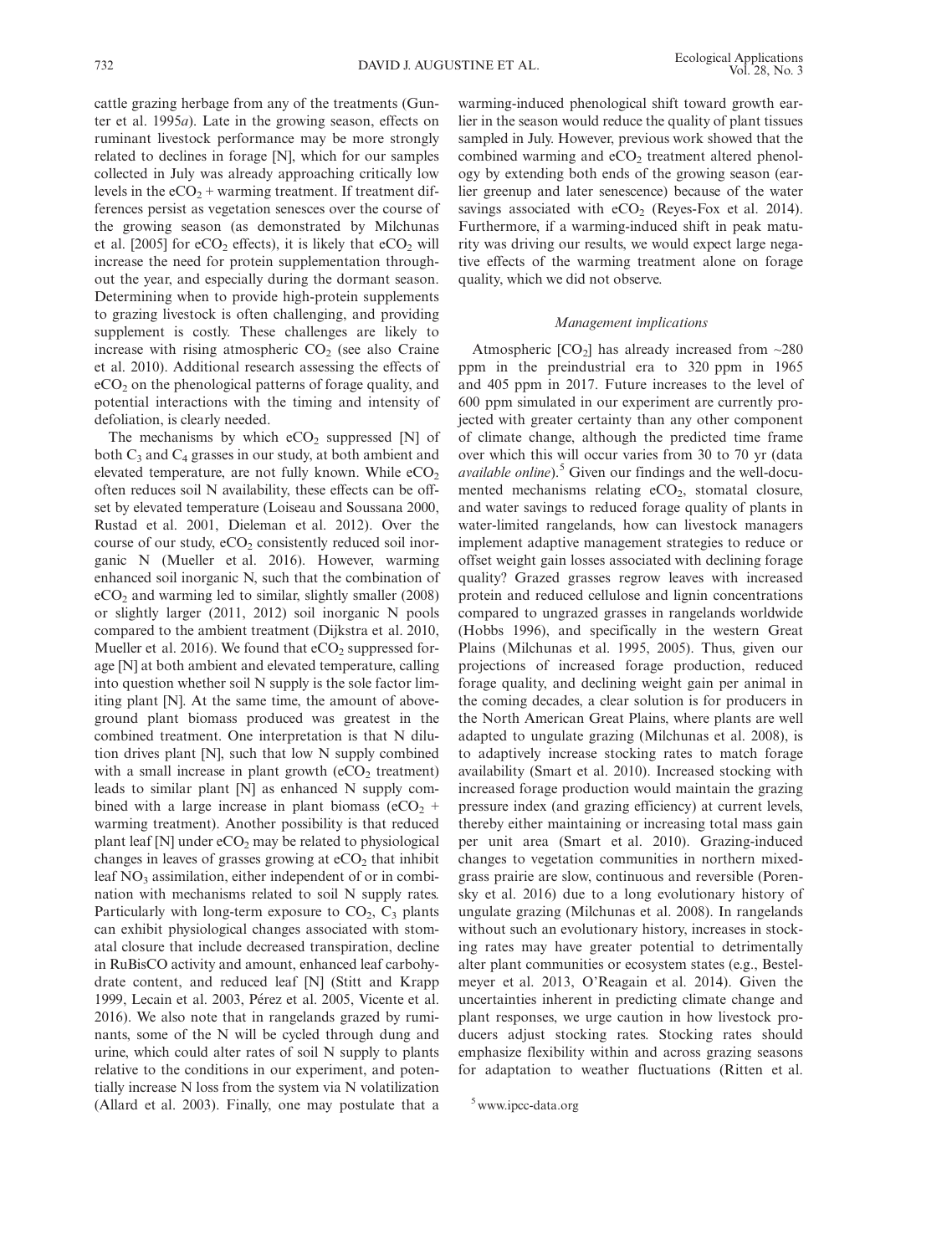2010, Hamilton et al. 2016), with the recognition that such fluctuations could increase in magnitude (Swain and Hayhoe 2015). Depending on how grazing pressure is managed in space and time, increased grazing pressure could also help offset declines in forage quality, and offset declines in per-animal mass gains. We also note that while plant community shifts did not negatively affect forage production in our study, strong  $eCO<sub>2</sub>$  and warming responses of invasive weeds in adjacent PHACE subplots suggest the potential for community changes that would reduce forage quantity and quality in rangelands experiencing soil surface disturbance (Blumenthal et al. 2013, 2016).

Other management strategies to mitigate declining forage quality could include (1) increased provision of protein supplements, (2) N fertilization of rangeland (e.g., Samuel et al. 1980, Springer and Taliaferro 2001) at rates low enough to avoid invasion of undesired plants (Seabloom et al. 2015), (3) interseeding of legumes, which can be favored under  $eCO<sub>2</sub>$  but inhibited by selective grazing (Mortenson et al. 2005, Newton et al. 2014, Jaurena et al. 2016), (4) adjusting seasonality of grazing to account for changing phenology (Reyes-Fox et al. 2014) and to facilitate livestock consumption and control of invasive plants (Rinella and Bellows 2016), and (5) strategic use of patch burning to manipulate forage quality and livestock grazing distribution (Allred et al. 2011, Augustine and Derner 2014). Finally, we suggest that tactical monitoring of forage quality and quantity should play an increasingly important role in livestock production systems, and be used to guide adjustments in stocking rates and the application of other adaptive management strategies. Monitoring of forage quality could occur both via plant tissue samples collected using protocols that control for phenology, and via livestock fecal samples, which already are collected and analyzed in a consistent manner across much of the western US (Craine et al. 2010, Tolleson and Schafer 2014). Detecting directional long-term trends in forage quality will be challenging in the variable climates that characterize most rangelands worldwide, emphasizing the need to establish consistent and cost-effective monitoring protocols as soon as possible.

#### **ACKNOWLEDGMENTS**

We thank Jack Morgan and Elise Pendall for their leadership and vision in developing and implementing this experiment. We thank David Smith for his expertise in building and maintaining the warming treatment infrastructure, and David Smith, Jules Kray, Patrick McCusker, Erik Hardy, and the many summer USDA and UW technicians who assisted in field data collection. We thank Lori Davis for laboratory analyses of forage quality. Funding was provided by the U.S. Department of Agriculture, the USDA-CSREES Soil Processes Program (#2008-35107- 18655), the U.S. Department of Energy Office of Science (BER) through the Terrestrial Ecosystem Science Program (#DE-SC0006973), the Western Regional Center of the National Institute for Climatic Change Research, and the National Science Foundation (DEB#1021559).

#### LITERATURE CITED

- Ainsworth, E. A., and S. P. Long. 2005. What have we learned from 15 years of free-air  $CO<sub>2</sub>$  enrichment (FACE)? A metaanalytic review of the responses of photosynthesis, canopy properties and plant production to rising  $CO<sub>2</sub>$ . New Phytologist 165:351–372.
- Allard, V., P. C. D. Newton, M. Lieffering, H. Clark, C. Matthew, J. F. Soussana, and Y. S. Gray. 2003. Nitrogen cycling in grazed pastures at elevated  $CO<sub>2</sub>$ : N returns by ruminants. Global Change Biology 9:1731–1742.
- Allred, B. W., S. D. Fuhlendorf, D. M. Engle, and R. D. Elmore. 2011. Ungulate preference for burned patches reveals strength of fire-grazing interaction. Ecology and Evolution 1:132–144.
- Asner, G., A. Elmore, L. Olander, R. Martin, and A. Harris. 2004. Grazing systems, ecosystem responses, and global change. Annual Review of Environment and Resources 29: 261–299.
- Augustine, D. J., and J. D. Derner. 2014. Controls over the strength and timing of fire-grazer interactions in a semi-arid rangeland. Journal of Applied Ecology 51:242–250.
- Augustine, D. J., F. A. Dijkstra, E. W. Hamilton Iii, and J. A. Morgan. 2011. Rhizosphere interactions, carbon allocation, and nitrogen acquisition of two perennial North American grasses in response to defoliation and elevated atmospheric CO2. Oecologia 165:755–770.
- Augustine, D. J., D. G. Milchunas, and J. D. Derner. 2013. Spatial redistribution of nitrogen by cattle in semiarid rangeland. Rangeland Ecology and Management 66:56–62.
- Bestelmeyer, B. T., M. C. Duniway, D. K. James, L. M. Burkett, and K. M. Havstad. 2013. A test of critical thresholds and their indicators in a desertification-prone ecosystem: More resilience than we thought. Ecology Letters 16:339–345.
- Blumenthal, D. M., V. Resco, J. A. Morgan, D. G. Williams, D. R. Lecain, E. M. Hardy, E. Pendall, and E. Bladyka. 2013. Invasive forb benefits from water savings by native plants and carbon fertilization under elevated  $CO<sub>2</sub>$  and warming. New Phytologist 200:1156–1165.
- Blumenthal, D. M., J. A. Kray, W. Ortmans, L. H. Ziska, and E. Pendall. 2016. Cheatgrass is favored by warming but not CO2 enrichment in a semi-arid grassland. Global Change Biology 22:3026–3038.
- Craine, J. M., A. J. Elmore, K. C. Olson, and D. Tolleson. 2010. Climate change and cattle nutritional stress. Global Change Biology 16:2901–2911.
- Derner, J. D., R. H. Hart, M. A. Smith, and J. W. Waggoner Jr. 2008. Long-term cattle gain responses to stocking rate and grazing systems in northern mixed-grass prairie. Livestock Science 117:60–69.
- Dieleman, W. I. J., et al. 2012. Simple additive effects are rare: A quantitative review of plant biomass and soil process responses to combined manipulations of  $CO<sub>2</sub>$  and temperature. Global Change Biology 18:2681–2693.
- Dijkstra, F., D. Blumenthal, J. Morgan, E. Pendall, Y. Carrillo, and R. Follett. 2010. Contrasting effects of elevated  $CO<sub>2</sub>$  and warming on nitrogen cycling in a semiarid grassland. New Phytologist 187:426–437.
- Dumont, B., D. Andueza, V. Niderkorn, A. Lüscher, C. Porqueddu, and C. Picon-Cochard. 2015. A meta-analysis of climate change effects on forage quality in grasslands: specificities of mountain and Mediterranean areas. Grass and Forage Science 70:239–254.
- Dunn, B. H., A. J. Smart, R. N. Gates, P. S. Johnson, M. K. Beutler, M. A. Diersen, and L. L. Janssen. 2010. Long-term production and profitability from grazing cattle in the northern mixed grass prairie. Rangeland Ecology and Management 63:233–242.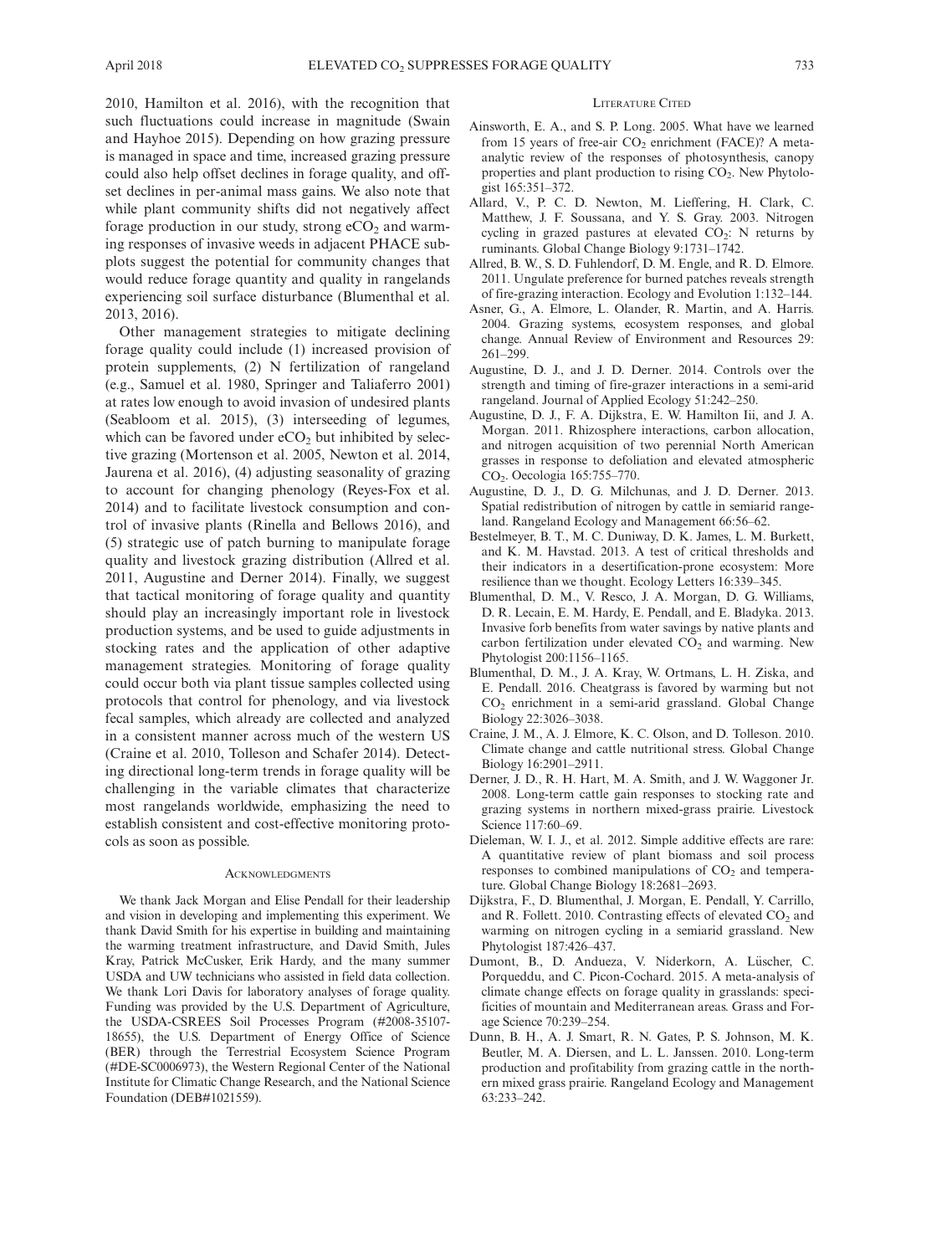- Ellis, E., and N. Ramankutty. 2008. Putting people in the map: anthropogenic biomes of the world. Frontiers in Ecology and the Environment 6:439–447.
- Gunter, S., M. Galyean, and F. McCollum III. 1995a. Estimating ruminal nitrogen-to-energy balance with in situ disappearance data. Journal of Range Management 48:448–450.
- Gunter, S. A., F. T. McCollum 3rd, R. L. Gillen, and L. J. Krysl. 1995b. Diet quality and ruminal digestion in beef cattle grazing midgrass prairie rangeland or plains bluestem pasture throughout the summer. Journal of Animal Science 73: 1174–1186.
- Hamilton, T. W., J. P. Ritten, C. T. Bastian, J. D. Derner, and J. A. Tanaka. 2016. Economic impacts of increasing seasonal precipitation variation on southeast Wyoming cow-calf enterprises. Rangeland Ecology and Management 69:465–473.
- Hobbs, N. T. 1996. Modification of ecosystems by ungulates. Journal of Wildlife Management 60:695–713.
- Jaurena, M., F. Lezama, L. Salvo, G. Cardozo, W. Ayala, J. Terra, and C. Nabinger. 2016. The dilemma of improving native grasslands by overseeding legumes: Production intensification or diversity conservation. Rangeland Ecology and Management 69:35–42.
- Kimball, B. A., M. M. Conley, S. Wang, X. Lin, C. Luo, J. Morgan, and D. Smith. 2008. Infrared heater arrays for warming ecosystem field plots. Global Change Biology 14:309–320.
- Kunkel, K. E., T. R. Karl, D. R. Easterling, K. Redmond, J. Young, X. Yin, and P. Hennon. 2013. Probable maximum precipitation and climate change. Geophysical Research Letters 40:1402–1408.
- Lecain, D. R., J. A. Morgan, A. R. Mosier, and J. A. Nelson. 2003. Soil and plant water relations determine photosynthetic responses of  $C_3$  and  $C_4$  grasses in a semi-arid ecosystem under elevated  $CO<sub>2</sub>$ . Annals of Botany 92:41–52.
- Loiseau, P., and J. F. Soussana. 2000. Effects of elevated CO<sub>2</sub>, temperature and N fertilization on nitrogen fluxes in a temperate grassland ecosystem. Global Change Biology 6:953–965.
- Luo, Y., et al. 2004. Progressive nitrogen limitation of ecosystem responses to rising atmospheric carbon dioxide. Bio-Science 54:731–739.
- Meredith, M., and S. Stehman. 1991. Repeated measures experiments in forestry: focus on analysis of response curves. Canadian Journal of Forest Research 21:957–965.
- Miglietta, F., M. R. Hoosbeek, and J. Foot. 2001. Spatial and temporal performance of the miniFACE (Free Air  $CO<sub>2</sub>$ Enrichment) system on bog ecosystems in northern and central Europe. Environmental Monitoring and Assessment 66:107–127.
- Milchunas, D., A. Varnamkhasti, W. Lauenroth, and H. Goetz. 1995. Forage quality in relation to long-term grazing history, current-year defoliation, and water resource. Oecologia 101:366–374.
- Milchunas, D. G., A. R. Mosier, J. A. Morgan, D. R. LeCain, J. Y. King, and J. A. Nelson. 2005. Elevated  $CO<sub>2</sub>$  and defoliation effects on a shortgrass steppe: Forage quality versus quantity for ruminants. Agriculture, Ecosystems and Environment 111:166–184.
- Milchunas, D., W. Lauenroth, I. Burke, and J. K. Detling. 2008. Effects of grazing on vegetation. Pages 389–446 in W. Lauenroth and I. C. Burke, editors. Ecology of the shortgrass steppe: a long-term perspective. Oxford University Press, New York, New York, USA.
- Morgan, J. A., A. R. Mosier, D. G. Milchunas, D. R. LeCain, J. A. Nelson, and W. J. Parton. 2004.  $CO<sub>2</sub>$  enhances productivity, alters species composition, and reduces digestibility of shortgrass steppe vegetation. Ecological Applications 14: 208–219.
- Morgan, J. A., D. R. Lecain, E. Pendall, D. M. Blumenthal, B. A. Kimball, Y. Carrillo, D. G. Williams, J. Heisler-White, F. A. Dijkstra, and M. West. 2011. C4 grasses prosper as carbon dioxide eliminates desiccation in warmed semi-arid grassland. Nature 476:202–205.
- Mortenson, M. C., G. E. Schuman, L. J. Ingram, V. Nayigihugu, and B. W. Hess. 2005. Forage production and quality of a mixed-grass rangeland interseeded with Medicago sativa ssp. falcata. Rangeland Ecology and Management 58: 505–513.
- Mueller, K. E., D. M. Blumenthal, E. Pendall, Y. Carrillo, F. A. Dijkstra, D. G. Williams, R. F. Follett, J. A. Morgan, and J. Penuelas. 2016. Impacts of warming and elevated  $CO<sub>2</sub>$  on a semi-arid grassland are non-additive, shift with precipitation, and reverse over time. Ecology Letters 19:956–966.
- National Academies of Sciences, Engineering, and Medicine (NASEM). 2016. Nutrient requirements of beef cattle. Eighth revised edition. National Academy Press, Washington, D.C., USA.
- National Research Council (NRC). 1989. Nutrient requirements of dairy cattle. Sixth revised edition. National Academy Press, Washington, D.C., USA.
- Newton, P. C. D., M. Lieffering, W. M. S. D. Bowatte, S. C. Brock, C. L. Hunt, P. W. Theobald, and D. J. Ross. 2010. The rate of progression and stability of progressive nitrogen limitation at elevated atmospheric  $CO<sub>2</sub>$  in a grazed grassland over 11 years of Free Air  $CO<sub>2</sub>$  enrichment. Plant and Soil 336: 433–441.
- Newton, P. C. D., M. Lieffering, A. J. Parsons, S. C. Brock, P. W. Theobald, C. L. Hunt, D. Luo, and M. J. Hovenden. 2014. Selective grazing modifies previously anticipated responses of plant community composition to elevated  $CO<sub>2</sub>$ in a temperate grassland. Global Change Biology 20: 158–169.
- O'Reagain, P., J. Scanlan, L. Hunt, R. Cowley, and D. Walsh. 2014. Sustainable grazing management for temporal and spatial variability in north Australian rangelands—A synthesis of the latest evidence and recommendations. Rangeland Journal 36:223–232.
- Pérez, P., R. Morcuende, I. Martín Del Molino, and R. Martínez-Carrasco. 2005. Diurnal changes of Rubisco in response to elevated CO<sub>2</sub>, temperature and nitrogen in wheat grown under temperature gradient tunnels. Environmental and Experimental Botany 53:13–27.
- Polley, H. W., J. A. Morgan, and P. A. Fay. 2011. Application of a conceptual framework to interpret variability in rangeland responses to atmospheric CO<sub>2</sub> enrichment. Journal of Agricultural Science 149:1–14.
- Polley, H. W., D. D. Briske, J. A. Morgan, K. Wolter, D. W. Bailey, and J. R. Brown. 2013. Climate change and North American rangelands: Trends, projections, and implications. Rangeland Ecology and Management 66:493–511.
- Porensky, L. M., K. E. Mueller, D. J. Augustine, J. D. Derner, and J. Moore. 2016. Thresholds and gradients in a semi-arid grassland: long-term grazing treatments induce slow, continuous and reversible vegetation change. Journal of Applied Ecology 53:1013–1022.
- Reeves, M. C., A. L. Moreno, K. E. Bagne, and S. W. Running. 2014. Estimating climate change effects on net primary production of rangelands in the United States. Climatic Change 126:429–442.
- Reich, P. B., and S. E. Hobbie. 2013. Decade-long soil nitrogen constraint on the  $CO<sub>2</sub>$  fertilization of plant biomass. Nature Climate Change 3:278–282.
- Reyes-Fox, M., H. Steltzer, M. J. Trlica, G. S. McMaster, A. A. Andales, D. R. Lecain, and J. A. Morgan. 2014. Elevated